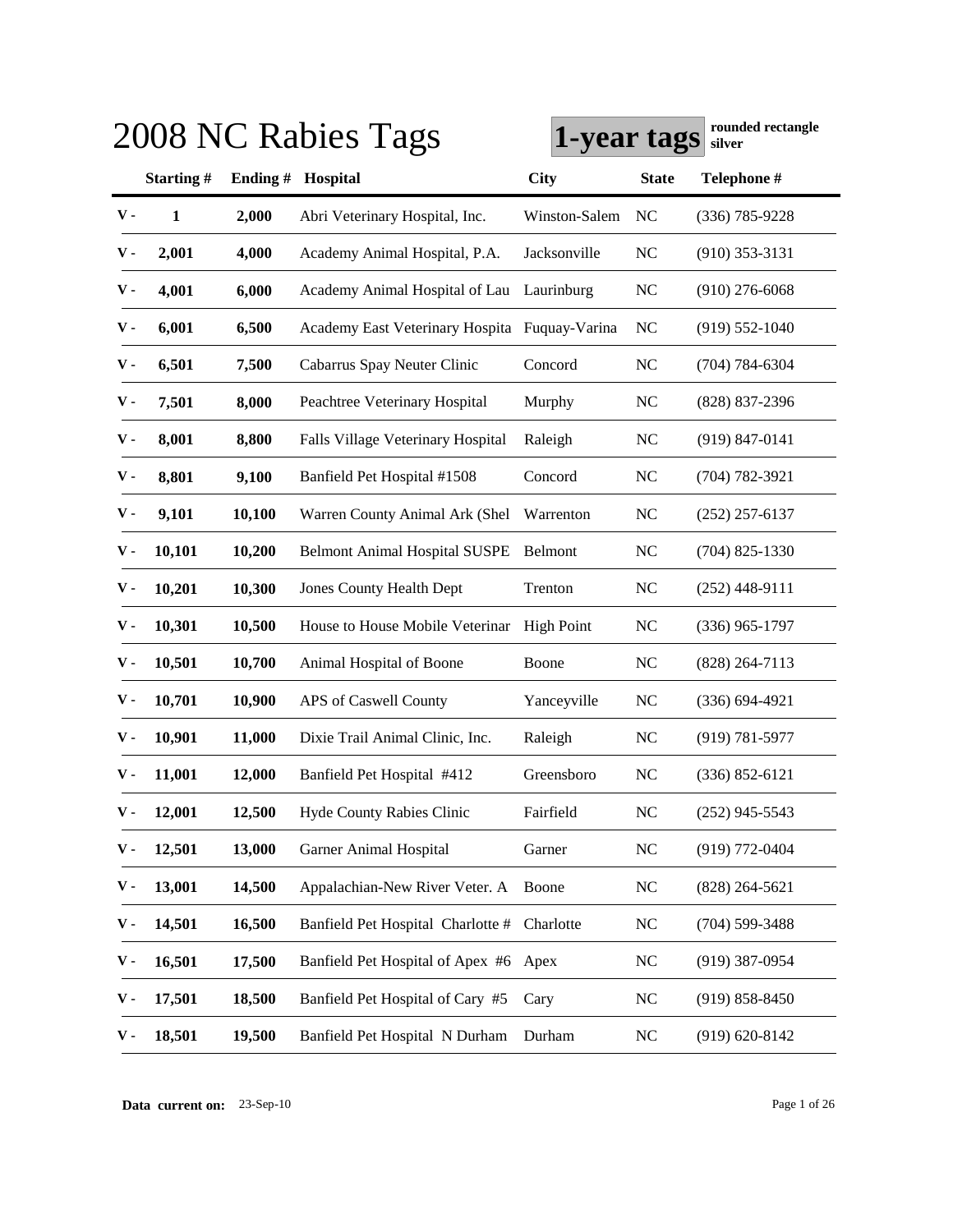|             |                  |         | 2008 NC Rabies Tags                        | 1-year tags          |                | rounded rectangle<br>silver |
|-------------|------------------|---------|--------------------------------------------|----------------------|----------------|-----------------------------|
|             | <b>Starting#</b> | Ending# | Hospital                                   | <b>City</b>          | <b>State</b>   | Telephone #                 |
| ${\bf v}$ . | 19,501           | 22,500  | Dr. P J Boatwright                         | <b>Brevard</b>       | <b>NC</b>      | (828) 885 2080              |
| v -         | 22,501           | 23,500  | <b>Brentwood Animal Hospital</b>           | Raleigh              | <b>NC</b>      | $(919) 872 - 6060$          |
| ν.          | 23,501           | 24,500  | Brookwood Veterinary Clinic, P.            | Raleigh              | <b>NC</b>      | $(919)$ 779-2940            |
| v -         | 24,501           | 29,500  | <b>Brown Creek Animal Hospital</b>         | Polkton              | <b>NC</b>      | $(704)$ 272-5500            |
| v -         | 29,501           | 32,500  | <b>Brunswick Animal Hospital</b>           | Supply               | <b>NC</b>      | $(910)$ 754-8165            |
| v -         | 32,501           | 34,500  | <b>Caswell Veterinary Service</b>          | Yanceyville          | <b>NC</b>      | $(336) 694 - 6321$          |
| v -         | 34,501           | 37,000  | Central Carolina Vet Hospital NO           | Burlington           | <b>NC</b>      | $(336)$ 229-0060            |
| ${\bf v}$ . | 37,001           | 38,000  | Charlotte Veterinary Clinic, P.A.          | Charlotte            | <b>NC</b>      | $(704)$ 537-2272            |
| v -         | 38,001           | 40,000  | Cherryville Animal Hospital                | Cherryville          | <b>NC</b>      | $(704)$ 435-5475            |
| v -         | 40,001           | 42,000  | Chowan Animal Hospital-NO RE               | Edenton              | <b>NC</b>      | $(252)$ 482-4113            |
| v -         | 42,001           | 43,000  | Clear Creek Animal Hospital, P.A Charlotte |                      | <b>NC</b>      | $(704)$ 537-8405            |
| v -         | 43,001           | 44,500  | Craven Animal Hospital, P.A.               | New Bern             | <b>NC</b>      | $(252)$ 637-4541            |
| v -         | 44,501           | 45,000  | Crossroads Animal Hospital, P.A. Dallas    |                      | <b>NC</b>      | $(704)$ 922-7607            |
| v -         | 45,001           | 47,000  | Cumberland County Health Dept.             | Fayetteville         | <b>NC</b>      | $(910)$ 433-3673            |
| v -         | 47,001           | 47,500  | Davis Animal Hospital                      | Statesville          | <b>NC</b>      | $(704)$ 872-6224            |
| v -         | 47,501           | 51,500  | <b>Edgecombe County Animal Contr</b>       | Tarboro              | N <sub>C</sub> | $(252)$ 641-7851            |
| ${\bf v}$ - | 51,501           | 52,000  | Forest Hills Veterinary Hospital           | Wilmington           | <b>NC</b>      | $(910)$ 362-9955            |
| v -         | 52,001           | 53,000  | Forsyth County Health Dept                 | <b>Winston Salem</b> | <b>NC</b>      | $(336)$ 703-3149            |
| ν.          | 53,001           | 55,500  | Forsyth County Animal Shelter              | Winston Salem        | $NC$           | $(336)$ 703-2482            |
| ν.          | 55,501           | 57,000  | Franklin Animal Clinic                     | Louisburg            | $\rm NC$       | $(919)$ 496-2638            |
| ν.          | 57,001           | 58,000  | Goose Creek Animal Hospital                | Sunbury              | <b>NC</b>      | $(252)$ 465-4831            |
| ν.          | 58,001           | 60,500  | Havelock Animal Hospital, Inc.             | Havelock             | NC             | $(252)$ 447-7119            |
| v -         | 60,501           | 63,000  | Healthy Petz Veterinary Clinic             | Morganton            | <b>NC</b>      | $(828)$ 437-4524            |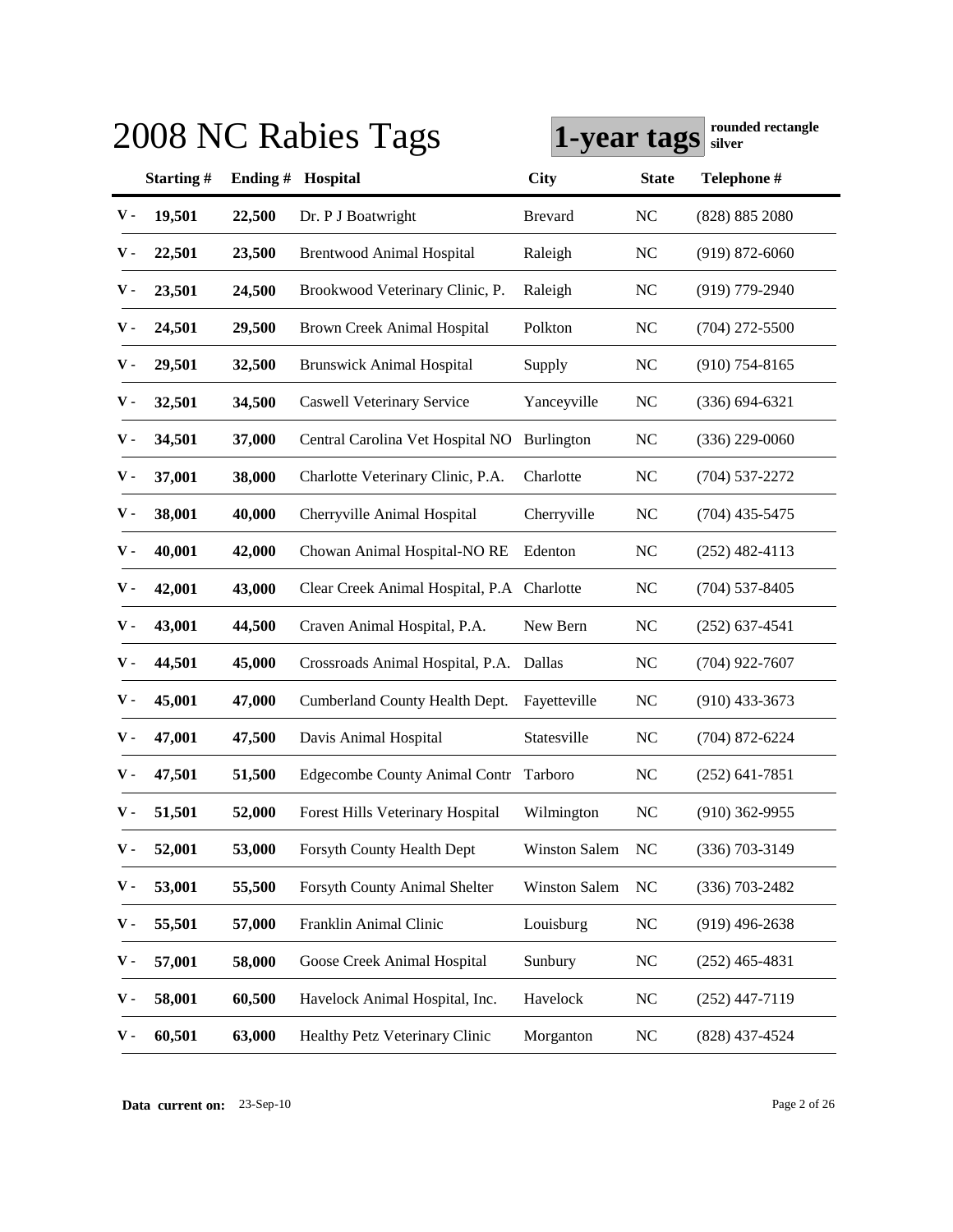|             |           |         | 2008 NC Rabies Tags                         | 1-year tags         |                | rounded rectangle<br>silver |
|-------------|-----------|---------|---------------------------------------------|---------------------|----------------|-----------------------------|
|             | Starting# | Ending# | Hospital                                    | <b>City</b>         | <b>State</b>   | Telephone #                 |
| ${\bf v}$ . | 63,001    | 64,500  | Hidden Valley Animal Clinic and             | Raleigh             | <b>NC</b>      | $(919)$ 847-9396            |
| ν.          | 64,501    | 65,500  | Highlands-Cashiers Animal Clinic Highlands  |                     | <b>NC</b>      | $(828)$ 526-5206            |
| ν.          | 65,501    | 67,000  | Huntersville Animal Control                 | Huntersville        | <b>NC</b>      | $(704)$ 875-6542            |
| ν.          | 67,001    | 68,000  | Independence Veterinary Clinic              | Charlotte           | <b>NC</b>      | $(704)$ 841-1313            |
| ν.          | 68,001    | 69,500  | Indian Trail Animal Hospital                | <b>Indian Trail</b> | <b>NC</b>      | $(704)$ 821-7040            |
| v -         | 69,501    | 72,500  | <b>Iredell County Animal Control</b>        | Statesville         | <b>NC</b>      | $(704)$ 878-5424            |
| v -         | 72,501    | 77,500  | <b>Johnston County Animal Control</b>       | Smithfield          | <b>NC</b>      | $(919)$ 934-8474            |
| v -         | 77,501    | 82,000  | Jordan Veterinary Hospital                  | Lexington           | <b>NC</b>      | $(336)$ 249-3991            |
| v -         | 82,001    | 83,000  | Lake Norman Animal Hospital, P. Mooresville |                     | <b>NC</b>      | $(704)$ 664-7387            |
| v -         | 83,001    | 84,000  | Leonard-Sykes Hospital For Pets             | Wilmington          | <b>NC</b>      | $(910)$ 791-8426            |
| v -         | 84,001    | 86,500  | Long Animal Hospital                        | Charlotte           | <b>NC</b>      | $(704)$ 523-2996            |
| v -         | 86,501    | 88,500  | <b>Madison County Animal Shelter</b>        | Marshall            | <b>NC</b>      | $(828)$ 649-3190            |
| v -         | 88,501    | 91,000  | Magnolia Animal Hospital                    | Raleigh             | <b>NC</b>      | $(919) 873 - 9190$          |
| v -         | 91,001    | 92,000  | Midway Animal Clinic                        | Winston-Salem       | N <sub>C</sub> | $(336) 764 - 5000$          |
| v -         | 92,001    | 93,500  | Mills River Animal Clinic                   | Mills River         | N <sub>C</sub> | $(828)$ 891-9685            |
| v -         | 93,501    | 95,000  | Monroe Road Animal Hospital, P. Charlotte   |                     | N <sub>C</sub> | $(704)$ 333-3336            |
| ${\bf v}$ - | 95,001    | 96,000  | Morganton Animal Clinic                     | Morganton           | <b>NC</b>      | $(828)$ 433-9265            |
| v -         | 96,001    | 106,000 | Nash County Animal Control                  | Nashville           | <b>NC</b>      | $(252)$ 459-9855            |
| ν.          | 106,001   | 108,000 | Neuse Veterinary Clinic                     | New Bern            | <b>NC</b>      | $(252)$ 637-7128            |
| ν.          | 108,001   | 133,000 | New Hanover County Animal Co                | Wilmington          | <b>NC</b>      | $(910)$ 798-7500            |
| ν.          | 133,001   | 134,500 | Newton Veterinary Clinic                    | Newton              | <b>NC</b>      | $(828)$ 464-5020            |
| ν.          | 134,501   | 136,000 | North End Veterinary Clinic                 | Lumberton           | <b>NC</b>      | $(910)$ 738-9368            |
| ν.          | 136,001   | 138,500 | North Mecklenburg Animal Hosp               | Cornelius           | <b>NC</b>      | $(704)$ 892-0207            |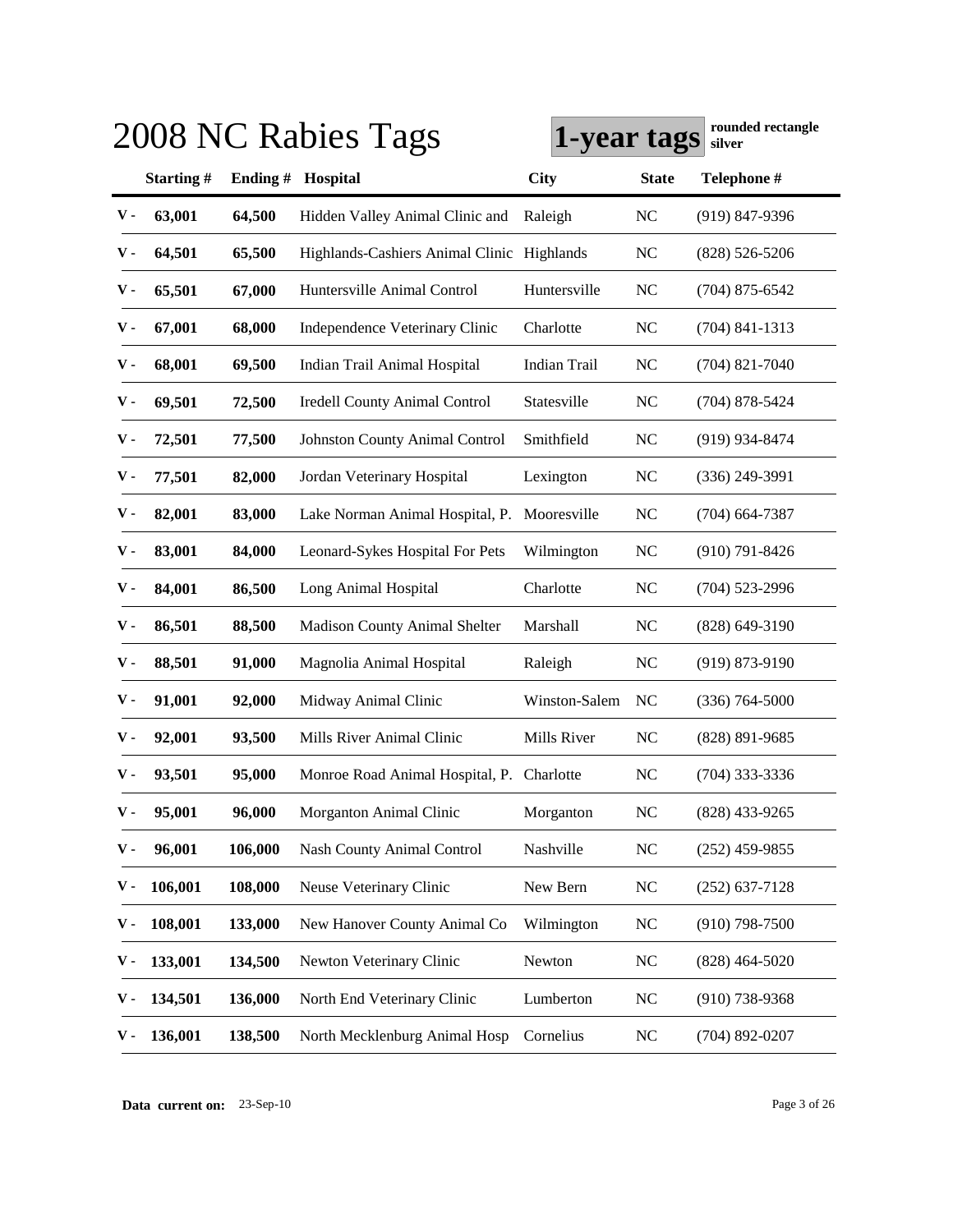|               |           |         | 2008 NC Rabies Tags                         | 1-year tags          |                | rounded rectangle<br>silver |
|---------------|-----------|---------|---------------------------------------------|----------------------|----------------|-----------------------------|
|               | Starting# | Ending# | Hospital                                    | <b>City</b>          | <b>State</b>   | Telephone #                 |
| ${\bf v}$ .   | 138,501   | 139,000 | North Wayne Animal Hospital                 | Pikeville            | <b>NC</b>      | $(919)$ 242-6044            |
| v -           | 139,001   | 140,000 | Oak Island Animal Hospital                  | Oak Island           | <b>NC</b>      | $(910)$ 278-7575            |
| ν.            | 140,001   | 142,500 | Pasquotank Animal Hospital                  | Elizabeth City       | <b>NC</b>      | $(252)$ 264-3371            |
| ν.            | 142,501   | 144,500 | Pembroke Veterinary Hospital                | Pembroke             | <b>NC</b>      | $(910)$ 521-3431            |
| ν.            | 144,501   | 145,000 | Pineville Animal Hospital                   | Pineville            | <b>NC</b>      | $(704)$ 552-2005            |
| ν.            | 145,001   | 146,000 | Porters Neck Veterinary Hospital            | Wilmington           | <b>NC</b>      | $(910) 686 - 6297$          |
| v -           | 146,001   | 148,000 | Quail Corners An Hosp & 24-Hr               | Raleigh              | <b>NC</b>      | $(919) 876 - 0739$          |
| ν.            | 148,001   | 149,000 | Randall Veterinary Hospital                 | Mooresville          | <b>NC</b>      | $(704)$ 662-8586            |
| v -           | 149,001   | 150,000 | Randolph County Animal Control              | Asheboro             | <b>NC</b>      | $(336)$ 683-8235            |
| v -           | 150,001   | 151,000 | Robinson Animal Hospital, P.A.              | Clayton              | <b>NC</b>      | $(919)$ 553-7173            |
| v -           | 151,001   | 153,500 | Robinson Veterinary Clinic                  | Newton               | <b>NC</b>      | $(828)$ 294-2900            |
| v -           | 153,501   | 156,500 | Rowan Animal Clinic                         | Salisbury            | <b>NC</b>      | $(704)$ 636-3408            |
| v -           | 156,501   | 157,000 | Seaside Animal Care, P. A.                  | Calabash             | <b>NC</b>      | $(910)$ 579-5550            |
| v -           | 157,001   | 157,500 | 70 West Veterinary Hospital                 | Havelock             | <b>NC</b>      | $(252)$ 447-9525            |
| v -           | 157,501   | 158,000 | Spring Forest Animal Hospital, In Raleigh   |                      | <b>NC</b>      | $(919) 878 - 7387$          |
| v -           | 158,001   | 158,500 | St. Francis Hospital for Animals            | Charlotte            | N <sub>C</sub> | $(704)$ 527-2030            |
| $\mathbf V$ - | 158,501   | 160,000 | Steele Creek Animal Hospital, Inc Charlotte |                      | <b>NC</b>      | $(704)$ 588-4400            |
| ν.            | 160,001   | 162,000 | Tar River Veterinary Hospital               | Franklinton          | <b>NC</b>      | $(919)$ 494-5500            |
| ν.            | 162,001   | 162,500 | The Pet Hospital                            | <b>Bessemer City</b> | 28             | $(704)$ 629-5390            |
| ν.            | 162,501   | 163,200 | Thomasville Veterinary Hospital,            | Thomasville          | <b>NC</b>      | $(336)$ 475-9119            |
| ν.            | 163,201   | 163,300 | James Landing Veterinary Hospit             | Jamestown            | <b>NC</b>      | $(336) 852 - 9800$          |
| ν.            | 163,301   | 163,500 | Thomasville Veterinary Hospital,            | Thomasville          | <b>NC</b>      | $(336)$ 475-9119            |
| ν.            | 163,501   | 165,000 | Timbercreek Veterinary Hospital             | Jonesville           | <b>NC</b>      | $(336) 526 - 6013$          |

**Data current on:** 23-Sep-10 Page 4 of 26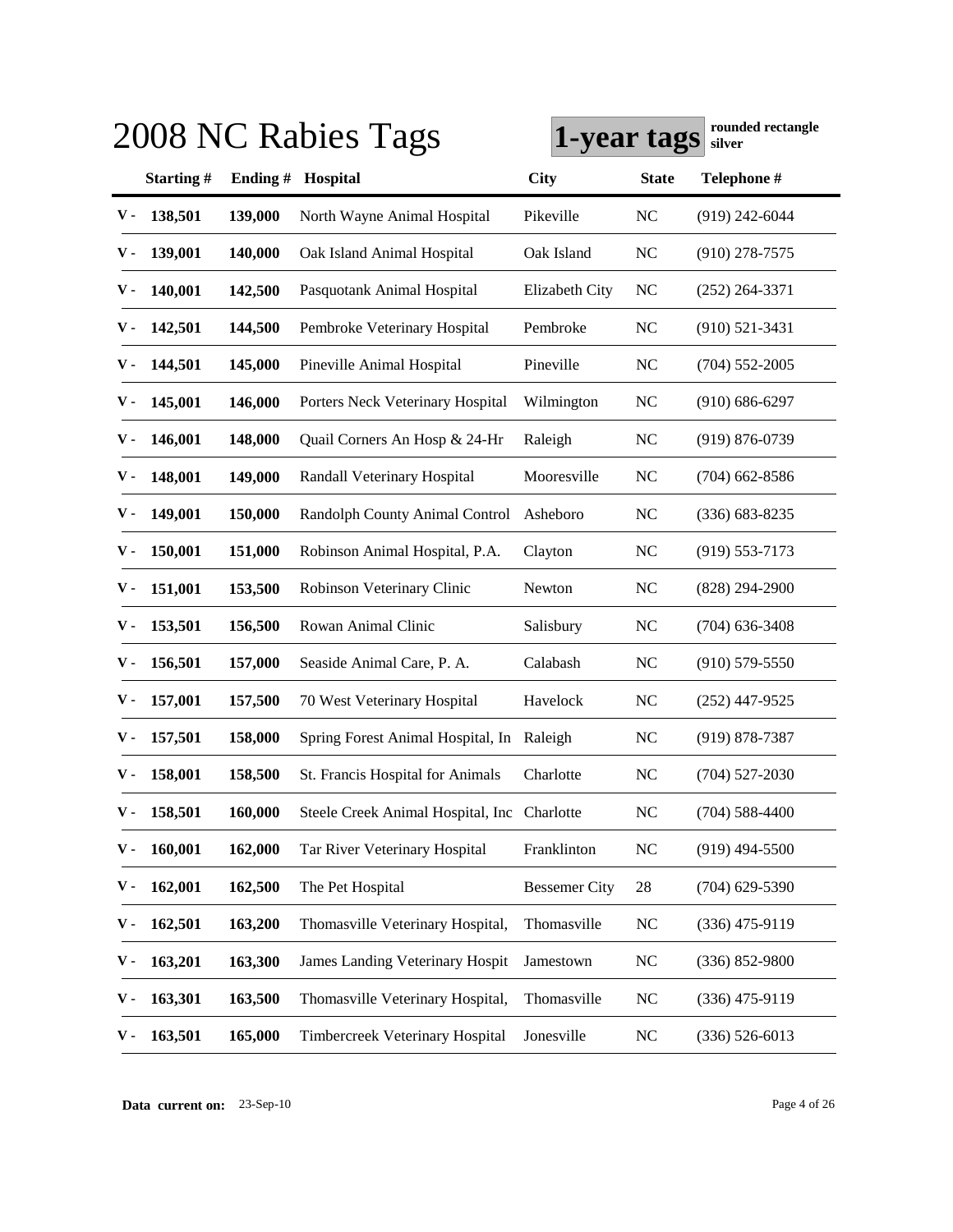|               |                  |         | 2008 NC Rabies Tags                          | 1-year tags        |                | rounded rectangle<br>silver |
|---------------|------------------|---------|----------------------------------------------|--------------------|----------------|-----------------------------|
|               | <b>Starting#</b> | Ending# | Hospital                                     | <b>City</b>        | <b>State</b>   | Telephone #                 |
| ${\bf v}$ .   | 165,001          | 166,000 | <b>Tower Animal Hospital</b>                 | Raleigh            | <b>NC</b>      | $(919)$ 231-8030            |
| ν.            | 166,001          | 166,500 | Triangle Veterinary Hospital, Inc.           | Durham             | <b>NC</b>      | $(919)$ 489-2391            |
| ν.            | 166,501          | 167,500 | <b>Topsail Animal Hospital</b>               | Hampstead          | <b>NC</b>      | $(910)$ 270-4401            |
| ν.            | 167,501          | 172,500 | <b>Union County Animal Services B</b>        | Monroe             | <b>NC</b>      | $(704)$ 283-3548            |
| v -           | 172,501          | 179,500 | United Animal Coalition (Shelter)            | Greensboro         | <b>NC</b>      | $(336)$ 297-5020            |
| ν.            | 179,501          | 180,500 | Vance County Animal Shelter                  | Henderson          | <b>NC</b>      | $(252)$ 492-3136            |
| v -           | 180,501          | 183,000 | Vets for Pets Animal Hospital of             | Dunn               | <b>NC</b>      | $(910) 892 - 3540$          |
| v -           | 183,001          | 184,500 | Village Animal Hospital                      | Mooresville        | NC             | $(704)$ 660-9663            |
| v -           | 184,501          | 185,500 | Wake Forest Animal Hospital                  | <b>Wake Forest</b> | <b>NC</b>      | $(919)$ 556-1000            |
| v -           | 185,501          | 186,000 | Weaverville Animal Clinic                    | Weaverville        | NC             | $(828)$ 658-2431            |
| v -           | 186,001          | 188,000 | West Hills Veterinary Centre, Inc. Henderson |                    | <b>NC</b>      | $(252)$ 438-7163            |
| v -           | 188,001          | 189,000 | Banfield Pet Hospital of Arden #1 Arden      |                    | <b>NC</b>      | $(828) 681 - 0519$          |
| v -           | 189,001          | 191,000 | Alexander Co. Veterinary Service             | Taylorsville       | <b>NC</b>      | $(828)$ 632-8742            |
| v -           | 191,001          | 193,000 | Animal Care Center of New Bern               | New Bern           | <b>NC</b>      | $(252)$ 636-5040            |
| v -           | 193,001          | 195,000 | Animal Center of Moore County                | Carthage           | <b>NC</b>      | $(910)$ 947-2858            |
| v -           | 195,001          | 196,500 | Animal Hospital                              | Hickory            | N <sub>C</sub> | (828) 322-1135              |
| $\mathbf V$ - | 196,501          | 198,500 | Animal Hospital of Marion                    | Marion             | <b>NC</b>      | $(828)$ 724-4774            |
| ν.            | 198,501          | 200,000 | Bahama Road Veterinary Hospita               | Bahama             | <b>NC</b>      | $(919)$ 471-4103            |
| ν.            | 200,001          | 200,500 | Banfield Pet Hospital #1095                  | Mooresville        | <b>NC</b>      | $(704)$ 799-3812            |
| ν.            | 200,501          | 205,500 | Charlotte/Mecklenburg Animal C               | Charlotte          | <b>NC</b>      | $(704)$ 336-6695            |
| ν.            | 205,501          | 224,000 | <b>Cleveland County Animal Control</b>       | Shelby             | <b>NC</b>      | $(704)$ 481-9884            |
| ν.            | 224,001          | 225,500 | Four Paws Veterinary Hospital                | Southport          | <b>NC</b>      | $(910)$ 457-7387            |
| ν.            | 225,501          | 226,000 | <b>Grassy Creek Animal Hospital</b>          | King               | <b>NC</b>      | $(336)$ 983-2011            |

**Data current on:** 23-Sep-10 Page 5 of 26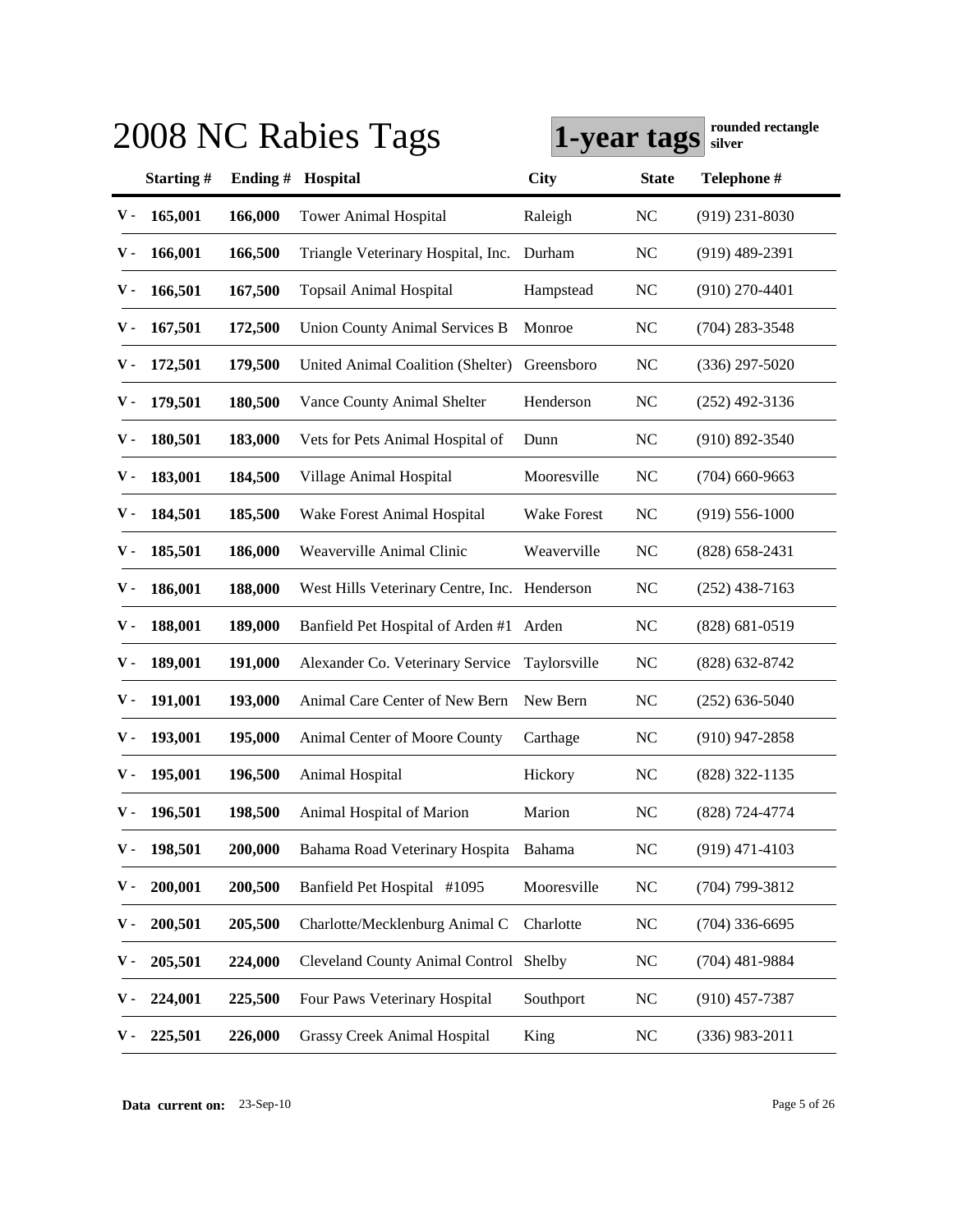|             |           |         | 2008 NC Rabies Tags                         | 1-year tags     |                | rounded rectangle<br>silver |
|-------------|-----------|---------|---------------------------------------------|-----------------|----------------|-----------------------------|
|             | Starting# | Ending# | Hospital                                    | <b>City</b>     | <b>State</b>   | Telephone #                 |
| v -         | 226,001   | 227,000 | Hillsborough Veterinary Clinic              | Hillsborough    | <b>NC</b>      | $(919) 732 - 9969$          |
| v -         | 227,001   | 230,000 | Lazy 5 Ranch Veterinary Services            | Salisbury       | <b>NC</b>      | $(704)$ 636-1100            |
| v -         | 230,001   | 231,500 | Live Oak Veterinary Hospital                | <b>Beaufort</b> | <b>NC</b>      | $(252) 504 - 2097$          |
| v -         | 231,501   | 232,500 | Banfield Pet Hospital #1509                 | Charlotte       | <b>NC</b>      | $(704)$ 583-9440            |
| v -         | 232,501   | 233,500 | Onslow Animal Hospital, Inc.                | Jacksonville    | <b>NC</b>      | $(910)$ 347-1219            |
| v -         | 233,501   | 236,000 | Banfield Pet Hospital Jacksonvill           | Jacksonville    | <b>NC</b>      | $(910)$ 938-1627            |
| v -         | 236,001   | 237,500 | Johnston Animal Hospital PC                 | Smithfield      | <b>NC</b>      | $(919)$ 934-3511            |
| v -         | 237,501   | 239,500 | Waxhaw Animal Hospital                      | Waxhaw          | <b>NC</b>      | $(704)$ 843-2269            |
| v -         | 239,501   | 243,500 | Guilford Co Env Health, Attn Bev Greensboro |                 | <b>NC</b>      | $(336)$ 641-4459            |
| ν.          | 242,301   | 242,500 | West Wendover Spay Neuter Clin Greensboro   |                 | <b>NC</b>      | $(336)$ 299-3999            |
| ν.          | 242,501   | 242,700 | West Wendover Spay Neuter Clin Greensboro   |                 | <b>NC</b>      | $(336)$ 299-3999            |
| ν.          | 243,501   | 244,500 | Banfield Pet Hospital-Wake Fore Wake Forest |                 | <b>NC</b>      | $(919) 562 - 3852$          |
| ν.          | 244,501   | 245,000 | Cat Clinic of Cary                          | Cary            | <b>NC</b>      | $(919)$ 469-9000            |
| v -         | 245,001   | 246,000 | Banfield Pet Hospital Pineville # Pineville |                 | <b>NC</b>      | $(704)$ 542-8339            |
| v -         | 246,001   | 246,500 | Banfield Pet Hospital White Oak             | Garner          | <b>NC</b>      | $(919)$ 771-2344            |
| v -         | 246,501   | 247,000 | Keel's Critter Mobile Service               | Robersonville   | N <sub>C</sub> | $(252)$ 531-4105            |
| ${\bf v}$ - | 247,001   | 247,500 | <b>Tyrrell County Animal Control</b>        | Columbia        | <b>NC</b>      | $(252)$ 766-1069            |
| ν.          | 247,501   | 249,000 | Hayes Barton Animal Hospital                | Raleigh         | NC             | $(919)$ 833-2666            |
| ν.          | 249,001   | 253,000 | Banfield Pet Hospital Wilmingto             | Wilmington      | <b>NC</b>      | $(910)$ 796-0401            |
| ν.          | 253,001   | 255,000 | Pender Co Animal Control                    | <b>Burgaw</b>   | <b>NC</b>      | $(910)$ 259-1349            |
| ν.          | 255,001   | 257,000 | Fox Run Veterinary Services                 | Asheville       | <b>NC</b>      | $(828)$ 645-2908            |
| ν.          | 257,001   | 258,000 | Bowman Animal Clinic, Inc.                  | Raleigh         | <b>NC</b>      | $(919)$ 847-6216            |
| ν.          | 258,001   | 260,000 | Mint Hill Animal Hospital, P.A.             | Mint Hill       | <b>NC</b>      | $(704) 545 - 3422$          |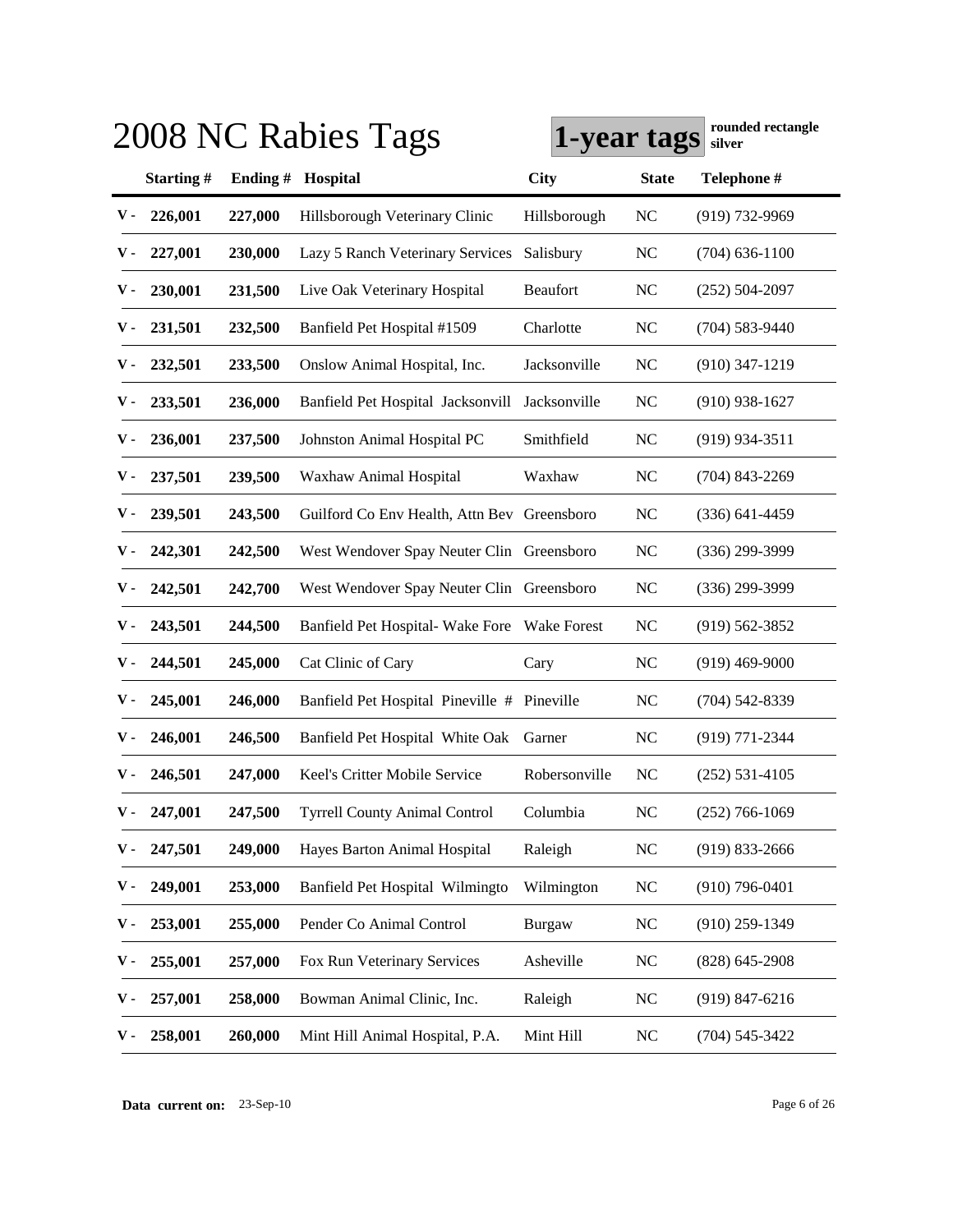|               |           |          | 2008 NC Rabies Tags                       | 1-year tags        |                | rounded rectangle<br>silver |
|---------------|-----------|----------|-------------------------------------------|--------------------|----------------|-----------------------------|
|               | Starting# | Ending # | Hospital                                  | <b>City</b>        | <b>State</b>   | Telephone #                 |
| v -           | 259,201   | 259,300  | Friends for Animals/Humane Soci Morganton |                    | <b>NC</b>      | $(828)$ 433-1115            |
| ν.            | 260,001   | 262,000  | Granville Co Animal Control               | Oxford             | <b>NC</b>      | $(919) 693 - 6749$          |
| ν.            | 262,001   | 266,500  | Asheville Humane Society                  | Asheville          | <b>NC</b>      | $(828)$ 253-6807            |
| v -           | 266,501   | 267,000  | Gandy Animal Hospital                     | Rockingham         | <b>NC</b>      | $(910)$ 997-2518            |
| v -           | 267,001   | 268,500  | <b>Banfield Pet Hospital Matthews</b>     | Matthews           | <b>NC</b>      | $(704)$ 847-7001            |
| v -           | 268,501   | 269,500  | Falconbridge Animal Hospital              | Chapel Hill        | <b>NC</b>      | $(919)$ 403-5591            |
| v -           | 269,501   | 271,500  | <b>Foothills Animal Clinic</b>            | <b>Forest City</b> | <b>NC</b>      | $(828)$ 248-2168            |
| ν.            | 271,501   | 272,000  | Rocky Creek Veterinary Service,           | Olin               | <b>NC</b>      | $(704)$ 546-2210            |
| ν.            | 272,001   | 274,000  | <b>Bame-Beagle Mobile Veterinary</b>      | Burlington         | <b>NC</b>      | $(336)$ 421-5315            |
| ν.            | 274,001   | 275,500  | <b>Oberlin Animal Hospital</b>            | Raleigh            | <b>NC</b>      | $(919) 832 - 3107$          |
| ν.            | 275,501   | 276,500  | China Grove Animal Hospital               | China Grove        | <b>NC</b>      | $(704)$ 857-1017            |
| ν.            | 276,501   | 277,000  | Tabbs Creek Animal Hospital               | Oxford             | <b>NC</b>      | $(919) 690 - 0024$          |
| ν.            | 277,001   | 278,000  | Providence Veterinary Associates          | Charlotte          | <b>NC</b>      | $(704) 542 - 0049$          |
| v -           | 278,001   | 280,000  | Shelton's Veterinary Clinic               | Williamston        | <b>NC</b>      | $(252)$ 792-2808            |
| v -           | 280,001   | 282,500  | Southeastern Veterinary Hospital,         | Lumberton          | <b>NC</b>      | $(910)$ 739-9411            |
| v -           | 282,501   | 283,500  | <b>Crestview Veterinary Hospital</b>      | Marion             | N <sub>C</sub> | $(828)$ 659-2060            |
| $\mathbf V$ - | 283,501   | 285,500  | Friends for Animals/Humane Soci Morganton |                    | <b>NC</b>      | $(828)$ 433-1115            |
| ν.            | 285,501   | 286,500  | Animal Care Hospital of Matthew           | Matthews           | <b>NC</b>      | $(704)$ 847-3647            |
| ν.            | 286,501   | 287,500  | Ansede Animal Hospital                    | Raleigh            | <b>NC</b>      | $(919)$ 661-1515            |
| ν.            | 287,501   | 288,000  | <b>Plantation Animal Hospital</b>         | Clayton            | <b>NC</b>      | $(919)$ 359-9977            |
| ν.            | 288,001   | 289,000  | Cabarrus Spay Neuter Clinic               | Concord            | <b>NC</b>      | $(704) 784 - 6304$          |
| ν.            | 289,001   | 290,500  | Durham County Animal Shelter              | Durham             | <b>NC</b>      | $(919) 560 - 0640$          |
| ν.            | 290,501   | 291,000  | Humane Society of Concord/Grea Concord    |                    | <b>NC</b>      | $(704) 782 - 9416$          |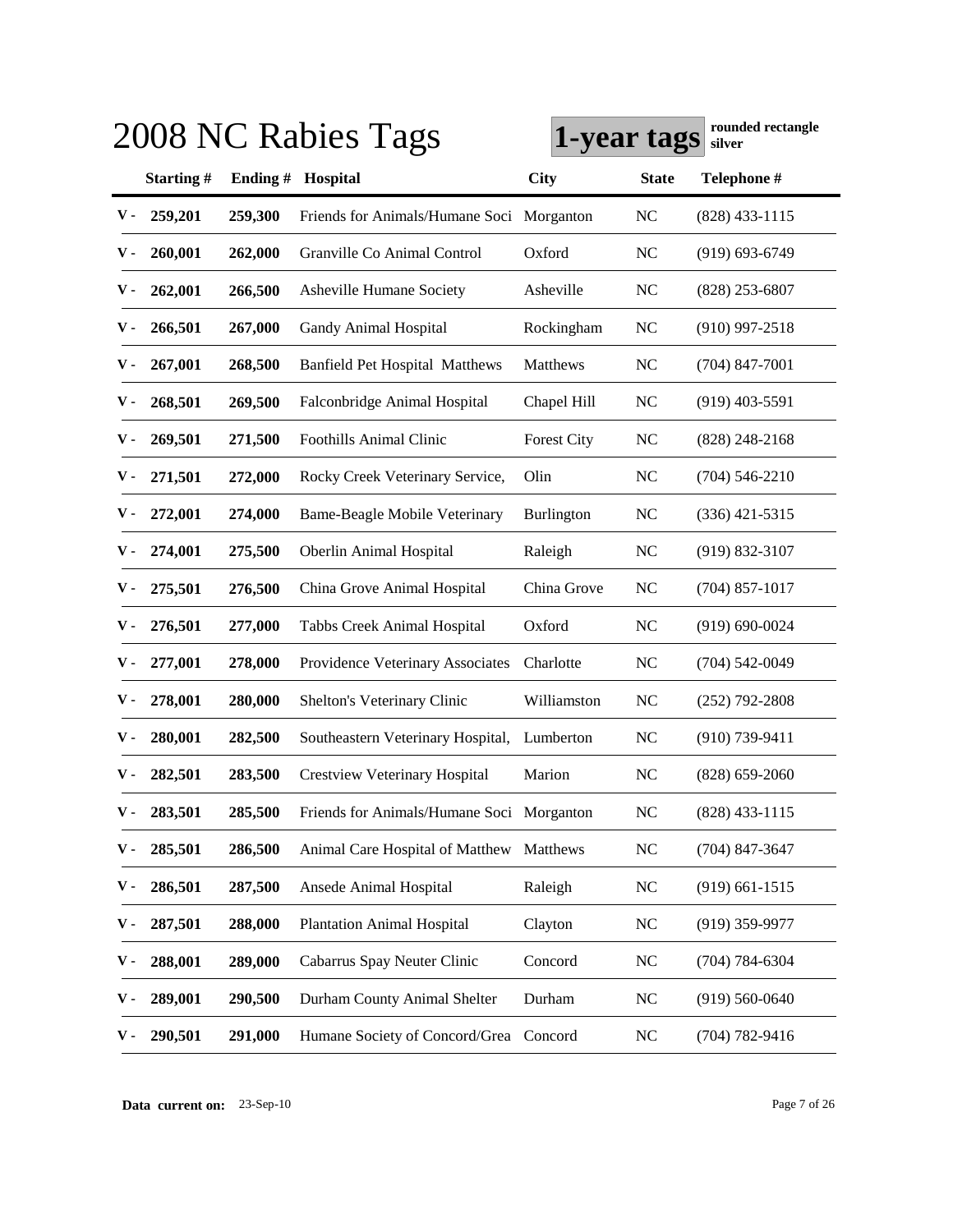|               |           |          | 2008 NC Rabies Tags                       | 1-year tags    |                | rounded rectangle<br>silver |
|---------------|-----------|----------|-------------------------------------------|----------------|----------------|-----------------------------|
|               | Starting# | Ending # | Hospital                                  | <b>City</b>    | <b>State</b>   | Telephone #                 |
| v -           | 291,001   | 292,000  | <b>Atrium Animal Hospital</b>             | Charlotte      | <b>NC</b>      | $(704) 542 - 2000$          |
| v -           | 292,001   | 294,500  | Davidson County Health Departm Lexington  |                | <b>NC</b>      | $(336)$ 242-2310            |
| v -           | 294,501   | 296,000  | Halifax County Health Dept ATT            | Halifax        | <b>NC</b>      | $(252) 583 - 6651$          |
| v -           | 296,001   | 297,000  | Ironton Animal Hospital                   | Iron Station   | <b>NC</b>      | $(704) 732 - 4424$          |
| v -           | 297,001   | 297,500  | Northwoods Animal Hospital of             | Cary           | <b>NC</b>      | $(919)$ 481-2987            |
| v -           | 297,501   | 298,000  | Central Animal Hospital                   | Fayetteville   | <b>NC</b>      | $(910)$ 484-5104            |
| v -           | 298,001   | 299,000  | <b>Buckley Animal Hospital</b>            | Charlotte      | <b>NC</b>      | $(704)$ 540-5077            |
| v -           | 299,001   | 299,500  | <b>VCA Cornerstone Animal Hospit</b>      | Cary           | <b>NC</b>      | $(919)$ 319-1555            |
| v -           | 299,501   | 307,000  | Spay Neuter Assistance Program            | New Hill       | <b>NC</b>      | $(919) 783 - 7627$          |
| v -           | 307,001   | 308,000  | Hickory Grove Animal Hospital             | Charlotte      | <b>NC</b>      | $(704)$ 563-5858            |
| v -           | 308,001   | 310,000  | Humane Society of Charlotte               | Charlotte      | <b>NC</b>      | $(704)$ 377-0534            |
| v -           | 310,001   | 310,500  | Lewis Veterinary Clinic, P.A.             | Stoneville     | <b>NC</b>      | $(336)$ 623-1953            |
| v -           | 310,501   | 312,500  | Swift Creek Animal Hospital, P.A Raleigh  |                | <b>NC</b>      | $(919) 851 - 8387$          |
| v -           | 312,501   | 316,500  | Tri-County Veterinary Service, P.         | Graham         | <b>NC</b>      | $(336)$ 376-6838            |
| v -           | 316,501   | 317,500  | Dr Gene Nemechek                          | Wilson         | <b>NC</b>      | $(252)$ 291-0558            |
| v -           | 317,501   | 319,000  | Little Mountain Veterinary Clinic         | Denver         | N <sub>C</sub> | $(704)$ 489-2444            |
| $\mathbf V$ - | 319,001   | 320,000  | Veterinary Express Mobile Clinic          | Raleigh        | <b>NC</b>      | $(919)$ 577-2243            |
| ν.            | 320,001   | 320,500  | River City Animal Clinic                  | Elizabeth City | <b>NC</b>      | $(252)$ 338-5040            |
| ν.            | 320,501   | 323,000  | <b>Bladen Animal Hospital</b>             | Elizabethtown  | <b>NC</b>      | $(910) 862 - 3960$          |
| ν.            | 323,001   | 325,000  | Animal Hospital of Kannapolis             | Kannapolis     | N <sub>C</sub> | $(704)$ 938-4606            |
| ν.            | 325,001   | 329,000  | Banfield Pet Hospital-Brier Creek Raleigh |                | <b>NC</b>      | $(919) 806 - 2960$          |
| ν.            | 327,501   | 328,000  | Banfield Pet Hospital Raleigh #0 Raleigh  |                | <b>NC</b>      | (919) 790-8337              |
| ν.            | 329,001   | 331,000  | Fuquay Veterinary Hospital                | Fuquay-Varina  | <b>NC</b>      | $(919) 552 - 7200$          |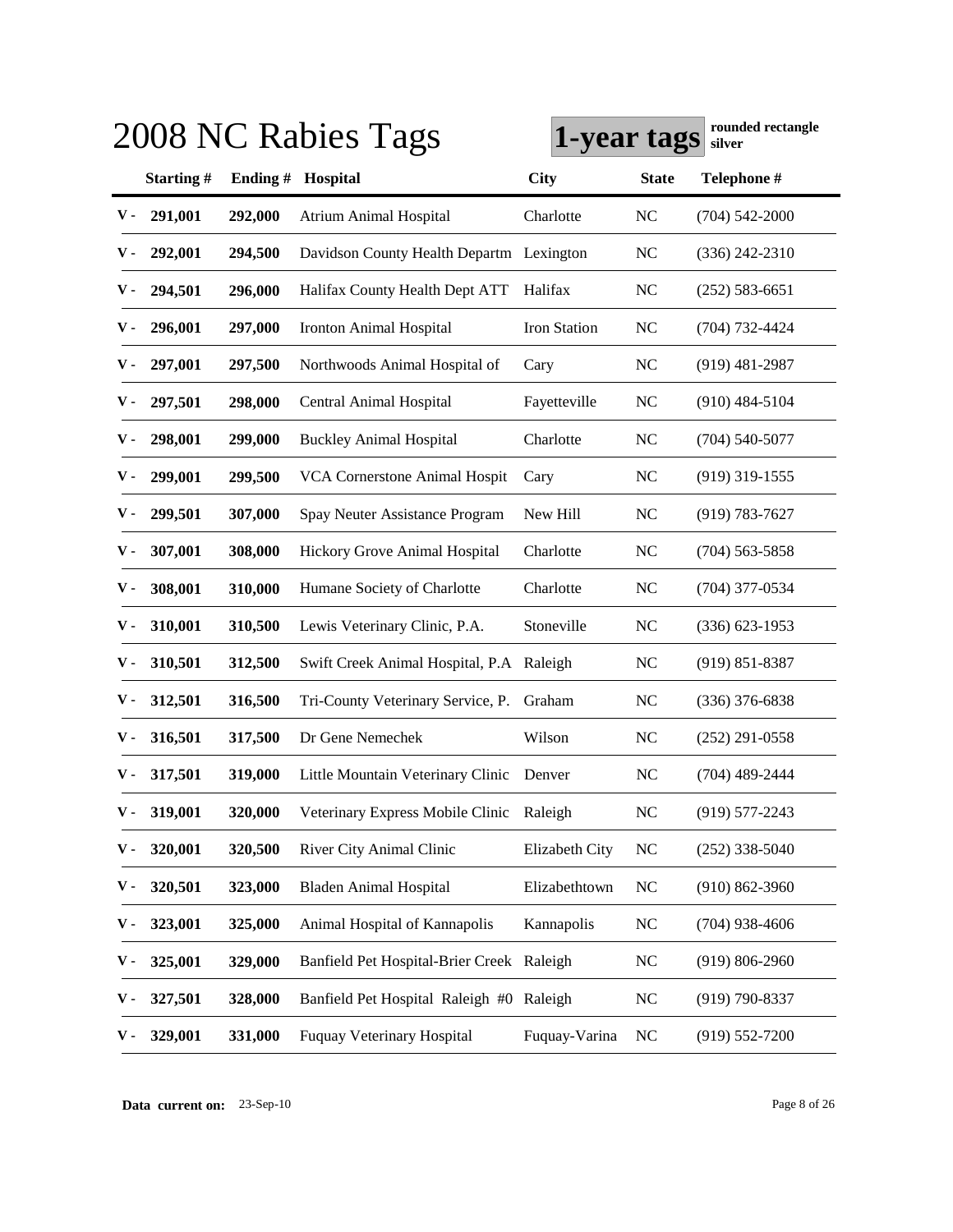|               |           |          | 2008 NC Rabies Tags                             | 1-year tags    |                | rounded rectangle<br>silver |
|---------------|-----------|----------|-------------------------------------------------|----------------|----------------|-----------------------------|
|               | Starting# | Ending # | Hospital                                        | <b>City</b>    | <b>State</b>   | Telephone #                 |
| ${\bf v}$ .   | 331,001   | 332,000  | Mebane Pet Clinic                               | Mebane         | <b>NC</b>      | $(919)$ 304-5200            |
| v -           | 332,001   | 334,000  | Lannon's Animal Hospital                        | Elizabeth City | <b>NC</b>      | $(252)$ 335-7708            |
| v -           | 334,001   | 334,500  | Nicks Veterinary Hospital, P.A.                 | Charlotte      | <b>NC</b>      | $(704)$ 523-8015            |
| v -           | 334,501   | 335,000  | Carolina Animal Hospital of Cree                | Creedmoor      | <b>NC</b>      | $(919)$ 528-0606            |
| v -           | 335,001   | 338,000  | Carolina Mobile Spay-Neuter Cli                 | Angier         | <b>NC</b>      | $(919)$ 906-7729            |
| v -           | 338,001   | 338,600  | Wilmington Animal Health Care                   | Wilmington     | <b>NC</b>      | $(910) 791 - 7101$          |
| v -           | 338,601   | 339,200  | All Saints Animal Hospital                      | Hendersonville | N <sub>C</sub> | $(828)$ 697-1717            |
| v -           | 339,201   | 339,800  | <b>Weddington Animal Hospital</b>               | Matthews       | <b>NC</b>      | $(704)$ 847-8466            |
| v -           | 339,801   | 340,400  | <b>Burke Animal Clinic</b>                      | Morganton      | <b>NC</b>      | $(828)$ 437-0481            |
| v -           | 340,401   | 341,000  | Mobile Vet to Pet Service & Clini Granite Falls |                | N <sub>C</sub> | $(828)$ 446-9838            |
| v -           | 341,001   | 341,600  | Rolesville Veterinary Hospital                  | Rolesville     | <b>NC</b>      | $(919) 554 - 2222$          |
| v -           | 341,601   | 341,700  | <b>Matthews Police Department</b>               | Matthews       | <b>NC</b>      | $(704)$ 847-3644            |
| v -           | 341,701   | 341,800  | <b>Wilkes County Animal Control</b>             | Wilkesboro     | <b>NC</b>      | $(336)$ 903-7688            |
| v -           | 341,801   | 342,400  | <b>Bullock Animal Clinic</b>                    | New Bern       | <b>NC</b>      | $(252)$ 637-6161            |
| v -           | 342,401   | 343,400  | Maiden Small Animal Hospital                    | Maiden         | <b>NC</b>      | $(828)$ 428-0010            |
| v -           | 343,401   | 343,500  | <b>Chatham County Animal Control</b>            | Pittsboro      | NC             | $(919) 542 - 7203$          |
| $\mathbf V$ - | 343,501   | 344,000  | James Landing Veterinary Hospit                 | Jamestown      | <b>NC</b>      | $(336) 852 - 9800$          |
| ν.            | 344,001   | 344,500  | Mid-Way Veterinary Clinic SUSP Bear Creek       |                | <b>NC</b>      | $(919)$ 837-2904            |
| ν.            | 344,501   | 345,000  | Ambassador Mobile Vet Service                   | Greensboro     | <b>NC</b>      | $(336)$ 379-1227            |
| ν.            | 345,001   | 345,400  | Cashiers-Highlands Humane Soci                  | Cashiers       | <b>NC</b>      | (828) 743-5752              |
| ν.            | 345,401   | 346,600  | <b>Baird's Animal Hospital</b>                  | Lumberton      | NC             | $(910)$ 739-4998            |
| ν.            | 346,601   | 347,800  | <b>Bunn Animal Hospital</b>                     | <b>Bunn</b>    | NC             | $(919)$ 496-7401            |
| ν.            | 347,801   | 349,000  | The Cat Hospital of Durham/Cha                  | Durham         | <b>NC</b>      | $(919)$ 489-5142            |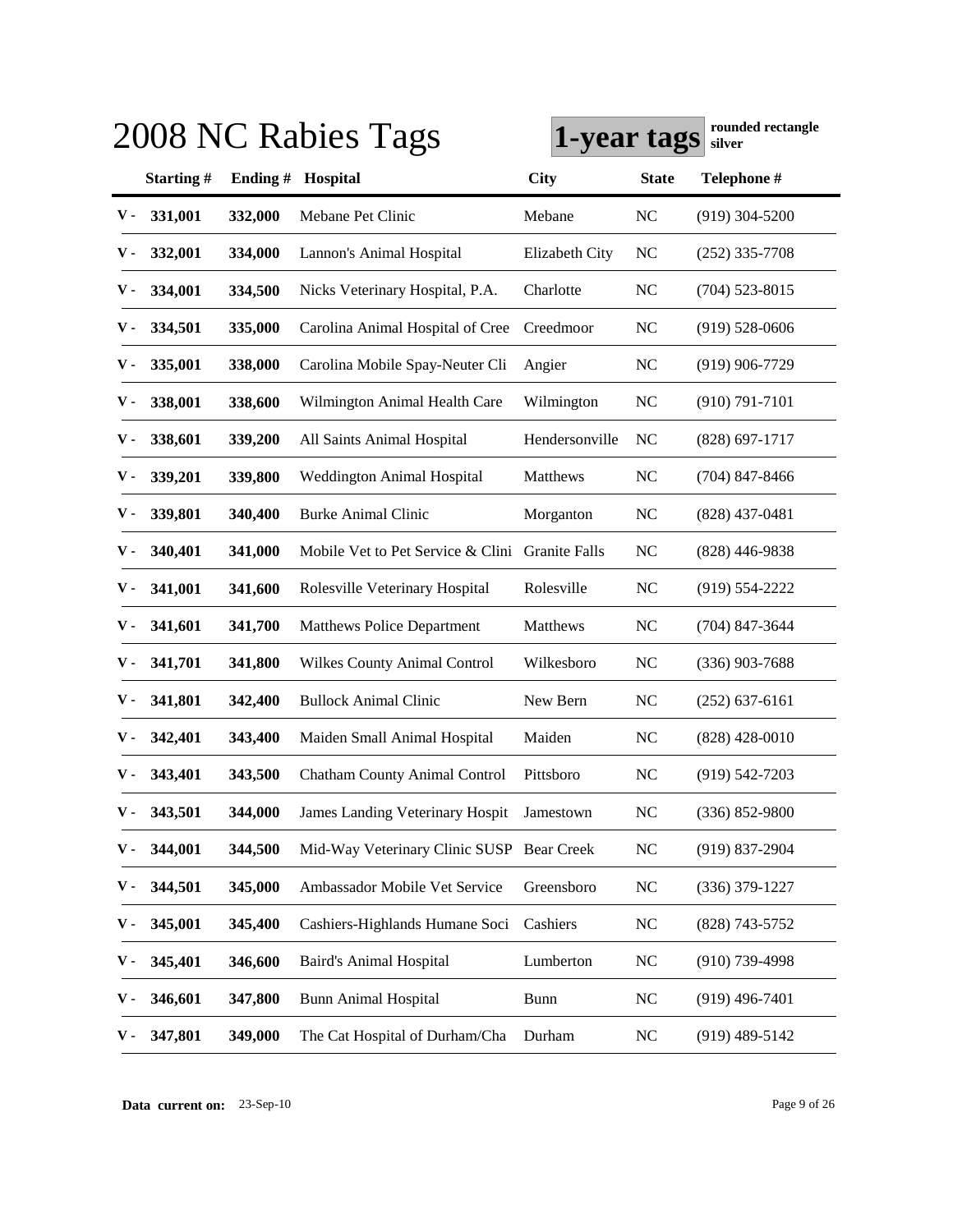|             |           |         | 2008 NC Rabies Tags                            | 1-year tags          |              | rounded rectangle<br>silver |
|-------------|-----------|---------|------------------------------------------------|----------------------|--------------|-----------------------------|
|             | Starting# | Ending# | Hospital                                       | <b>City</b>          | <b>State</b> | Telephone #                 |
| v -         | 349,001   | 350,200 | Countryside Pet Hospital                       | Conover              | NC           | $(828)$ 465-7387            |
| ν.          | 350,201   | 350,900 | Crossroads Veterinary Hospital, P              | Raleigh              | NC           | $(919) 851 - 8979$          |
| ν.          | 350,901   | 351,600 | Dare County Animal Shelter                     | Manteo               | NC           | $(252)$ 475-5620            |
| ν.          | 351,601   | 352,800 | Harmony Heights Animal Hospita                 | Yadkinville          | NC           | $(336)$ 679-8818            |
| ν.          | 352,801   | 353,500 | Lake Cross Veterinary Hospital, P Huntersville |                      | NC           | $(704)$ 948-6300            |
| ν.          | 353,501   | 354,700 | <b>Macon County Animal Control</b>             | Franklin             | NC           | $(828)$ 349-2490            |
| ν.          | 354,701   | 355,900 | Mitchell Veterinary Clinic, P.A.               | Spruce Pine          | NC           | $(828)$ 765-6039            |
| ν.          | 355,901   | 357,100 | Mooresville Animal Hospital, P.A Mooresville   |                      | NC           | $(704)$ 664-4087            |
| v -         | 357,101   | 357,800 | Morehead Animal Hospital, P.A.                 | Morehead City        | NC           | $(252)$ 726-0181            |
| v -         | 357,801   | 359,000 | Northampton County Health Dept Jackson         |                      | NC           | $(252)$ 534-5841            |
| v -         | 359,001   | 359,700 | Ridgeway Animal Clinic                         | New Bern             | NC           | $(252)$ 633-1204            |
| v -         | 359,701   | 361,400 | Timberlyne Animal Clinic, Inc.                 | Chapel Hill          | NC           | $(919)$ 968-3047            |
| v -         | 361,401   | 362,100 | Animal Hospital of Peak Plaza                  | Apex                 | NC           | $(919)$ 362-0515            |
| v -         | 362,101   | 363,300 | Care First Animal Hospital at Gle              | Raleigh              | NC           | $(919) 783 - 7387$          |
| v -         | 363,301   | 364,000 | <b>Bayleaf Veterinary Hospital</b>             | Raleigh              | NC           | $(919) 848 - 1926$          |
| v -         | 364,001   | 364,700 | Monroe Animal Hospital, P.A.                   | Monroe               | NC           | $(704)$ 289-5242            |
| ${\bf V}$ - | 364,701   | 365,900 | Humane Society of Richmond Co                  | Rockingham           | <b>NC</b>    | $(910)$ 895-0335            |
| ν.          | 365,901   | 367,100 | Colony Park Animal Hospital, P.                | Durham               | $\rm NC$     | $(919)$ 489-9156            |
| ν.          | 367,101   | 367,300 | Dixie Trail Animal Clinic, Inc.                | Raleigh              | NC           | $(919) 781 - 5977$          |
| ν.          | 367,301   | 367,500 | <b>Stokes County Animal Shelter</b>            | Germanton            | NC           | $(336)$ 994-2788            |
| ν.          | 367,501   | 367,700 | St. Francis Animal Hospital                    | Durham               | NC           | $(919)$ 286-2727            |
| ν.          | 367,701   | 367,900 | <b>Jones County Health Dept</b>                | Trenton              | NC           | $(252)$ 448-9111            |
| ν.          | 367,901   | 368,100 | Forsyth Humane Society                         | <b>Winston Salem</b> | NC           | $(336)$ 721-1303            |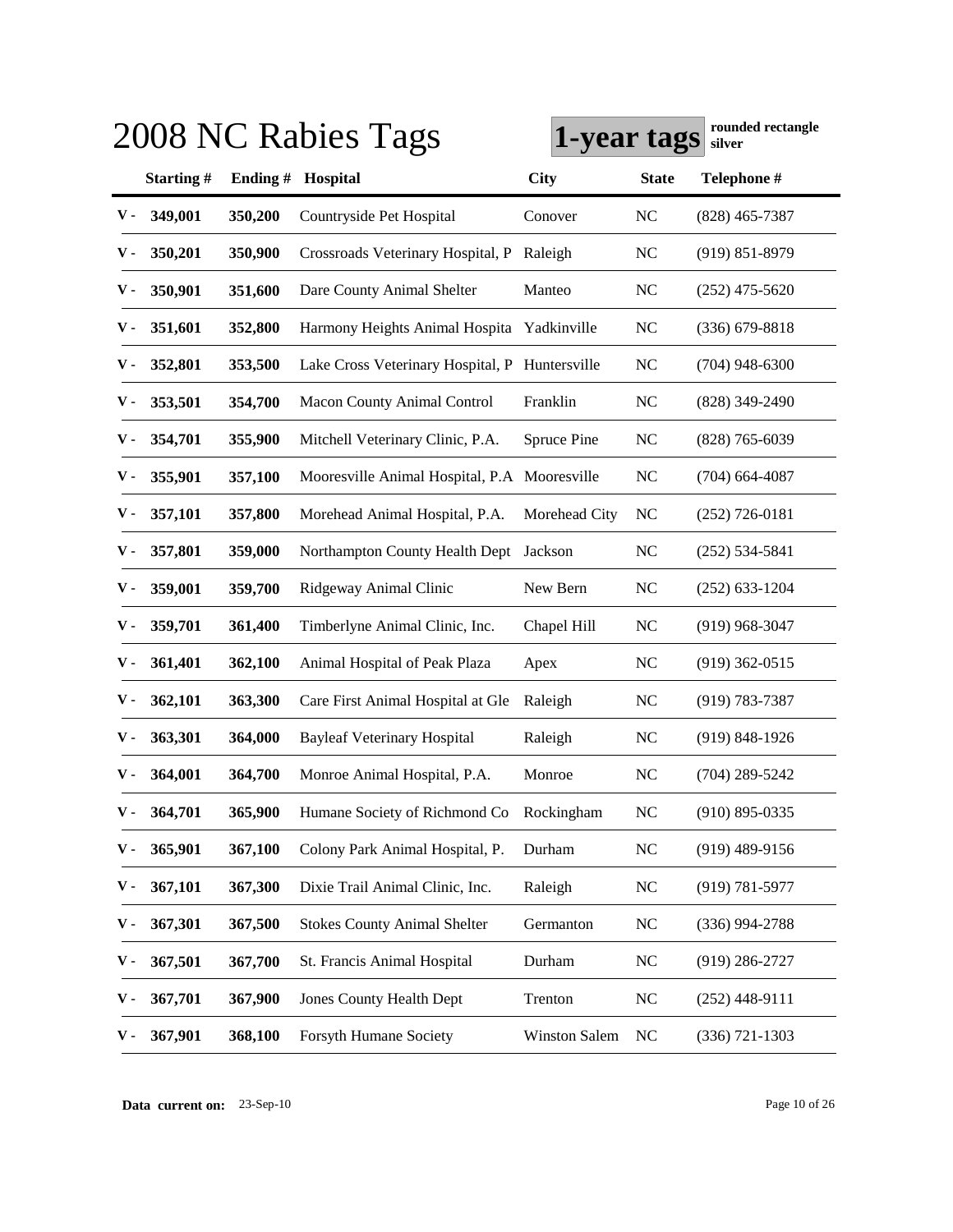|     |           |         | 2008 NC Rabies Tags                        | 1-year tags          |                | rounded rectangle<br>silver |
|-----|-----------|---------|--------------------------------------------|----------------------|----------------|-----------------------------|
|     | Starting# | Ending# | Hospital                                   | <b>City</b>          | <b>State</b>   | Telephone #                 |
| v - | 368,101   | 368,300 | APS of Caswell County                      | Yanceyville          | NC             | $(336) 694 - 4921$          |
| ν.  | 368,301   | 368,500 | Cabarrus Pets Society, Inc.                | Concord              | NC             | $(704)$ 785-8746            |
| ν.  | 368,501   | 368,800 | North Churton Animal Hospital              | Hillsborough         | NC             | $(919)$ 644-7387            |
| ν.  | 368,801   | 369,100 | Avian & Exotic Animal Care                 | Raleigh              | NC             | $(919) 844 - 9166$          |
| ν.  | 369,101   | 369,400 | Mitchell County Animal Rescue S            | <b>Spruce Pines</b>  | NC             | $(828)$ 765-6952            |
| ν.  | 369,401   | 370,200 | <b>Alexander County Animal Contro</b>      | Taylorsville         | NC             | $(828)$ 632-1199            |
| ν.  | 370,201   | 371,500 | Banfield Pet Hospital #415                 | Fayetteville         | N <sub>C</sub> | $(910) 864 - 1337$          |
| ν.  | 371,501   | 372,800 | Lake Hickory Veterinary Hospital           | <b>Granite Falls</b> | NC             | $(828)$ 396-7002            |
| v - | 372,801   | 374,600 | <b>Stoney Creek Animal Hospital</b>        | Charlotte            | NC             | $(704)$ 717-0616            |
| v - | 374,601   | 375,400 | Archdale Animal Hospital, P.A.             | Charlotte            | NC             | $(704)$ 552-2333            |
| v - | 375,401   | 377,200 | Durham County Animal Control               | Durham               | NC             | $(919)$ 560-0630            |
| v - | 375,901   | 377,300 | Banfield Pet Hospital Raleigh #0 Raleigh   |                      | NC             | $(919)$ 790-8337            |
| ν.  | 377,201   | 378,000 | Tar River Animal Hospital                  | Washington           | NC             | $(252)$ 946-2417            |
| v - | 378,001   | 378,800 | <b>Burlington Road Animal Hospital</b>     | Greensboro           | NC             | $(336)$ 375-3939            |
| v - | 378,801   | 380,700 | Caldwell County Animal Control             | Lenoir               | NC             | $(828)$ 757-8625            |
| v - | 380,701   | 382,600 | Animal Hospital of Beulaville, P.          | Beulaville           | NC             | $(910)$ 298-8188            |
| v - | 382,601   | 384,000 | Sharon Lakes Animal Hospital, P. Charlotte |                      | <b>NC</b>      | $(704)$ 552-0647            |
| ν.  | 384,001   | 384,400 | SPCA of the Triad                          | Greensboro           | NC             | $(336)$ 375-3222            |
| ν.  | 384,401   | 385,300 | Armstrong Animal Clinic                    | Charlotte            | NC             | $(704)$ 334-1996            |
| ν.  | 385,301   | 385,700 | Robeson County Animal Shelter              | St. Paul             | NC             | $(910) 865 - 2200$          |
| ν.  | 385,701   | 386,100 | <b>Surry County Animal Control</b>         | Dodson               | $\rm NC$       | $(336)$ 401-8481            |
| ν.  | 386,101   | 386,500 | <b>Beaufort County Animal Shelter</b>      | Washington           | <b>NC</b>      | $(252)$ 946-4517            |
| ν.  | 386,501   | 386,900 | Banfield Pet Hospital #1508                | Concord              | NC             | $(704) 782 - 3921$          |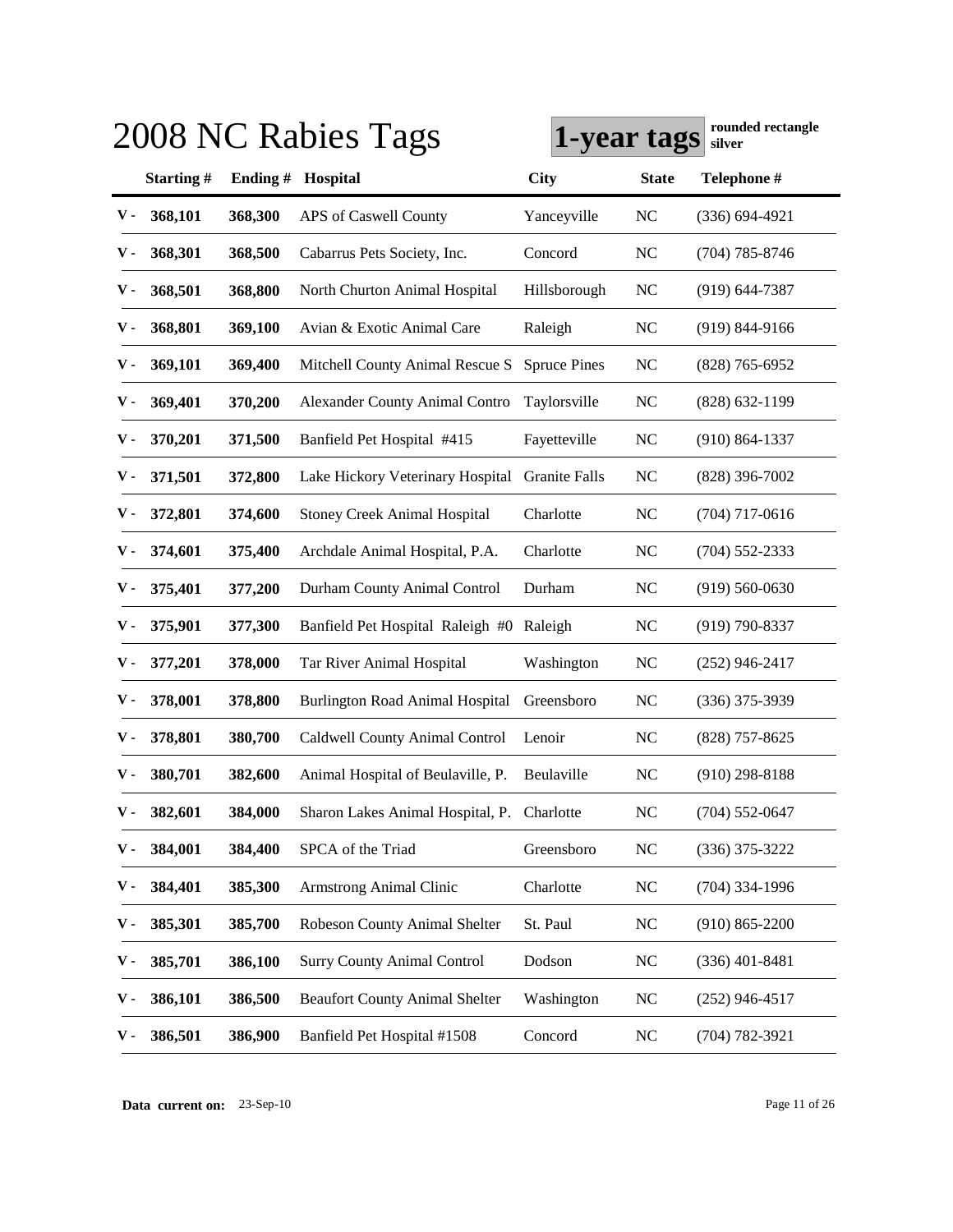|             |           |          | 2008 NC Rabies Tags              | 1-year tags         |                | rounded rectangle<br>silver |
|-------------|-----------|----------|----------------------------------|---------------------|----------------|-----------------------------|
|             | Starting# | Ending # | Hospital                         | <b>City</b>         | <b>State</b>   | Telephone #                 |
| v -         | 386,901   | 387,300  | <b>Bridges Mobile Services</b>   | Grover              | <b>NC</b>      | $(704)$ 937-3300            |
| ν.          | 387,301   | 388,200  | Durant Road Animal Hospital &    | Raleigh             | <b>NC</b>      | $(919)$ 847-5533            |
| v -         | 388,201   | 388,600  | Hemlock Bluffs Animal Hospital   | Cary                | <b>NC</b>      | $(919)$ 362-1223            |
| ν.          | 388,601   | 389,000  | Knightdale Community Animal H    | Knightdale          | <b>NC</b>      | $(919)$ 261-8811            |
| v -         | 389,001   | 389,400  | North College Road Animal Hosp   | Wilmington          | <b>NC</b>      | $(910)$ 452-2273            |
| v -         | 389,401   | 389,800  | Westside Animal Hospital         | Durham              | <b>NC</b>      | $(919)$ 383-5578            |
| v -         | 389,801   | 390,200  | All Pets Animal Hospital of Snea | <b>Sneads Ferry</b> | <b>NC</b>      | $(910)$ 327-1100            |
| v -         | 390,201   | 390,600  | Animal Kingdom Veterinary Hos    | Cary                | <b>NC</b>      | $(919)$ 460-9111            |
| v -         | 390,601   | 391,000  | Crepe Myrtle Animal Hospital     | Angier              | <b>NC</b>      | $(919)$ 639-8387            |
| v -         | 391,001   | 391,400  | Academy Veterinary Hospital-Du   | Durham              | <b>NC</b>      | $(919)$ 688-6628            |
| ν.          | 391,401   | 391,800  | Pamlico Co Health Dept           | Bayboro             | <b>NC</b>      | $(252)$ 745-5634            |
| v -         | 391,801   | 392,700  | Leesville Animal Hospital        | Raleigh             | <b>NC</b>      | $(919) 870 - 7000$          |
| v -         | 392,701   | 393,100  | Redwood Animal Hospital          | Asheville           | <b>NC</b>      | $(828)$ 298-1846            |
| v -         | 393,101   | 393,500  | Eno Animal Hospital              | Durham              | <b>NC</b>      | $(919)$ 471-0308            |
| v -         | 393,501   | 394,400  | Poplar Animal Hospital           | Concord             | <b>NC</b>      | $(704)$ 795-7200            |
| v -         | 394,401   | 394,800  | HillTop Animal Hospital          | Fuquay-Varina       | N <sub>C</sub> | $(919)$ 552-5232            |
| ${\bf V}$ - | 394,801   | 395,200  | Carteret Animal Hospital         | <b>Beaufort</b>     | <b>NC</b>      | $(252)$ 728-7600            |
| ν.          | 395,201   | 396,100  | Elon Animal Hospital, Inc.       | Elon                | NC             | $(336) 584 - 3738$          |
| ν.          | 396,101   | 396,500  | Berkeley Veterinary Clinic       | Goldsboro           | NC             | $(919)$ 778-5398            |
| ν.          | 396,501   | 396,900  | Greene County Health Dept        | Snow Hill           | NC             | $(252)$ 747-8183            |
| ν.          | 396,901   | 397,300  | Oak Grove Animal Hospital        | Durham              | NC             | $(919) 598 - 0001$          |
| ν.          | 397,301   | 398,200  | Sardis Animal Clinic             | Charlotte           | NC             | $(704)$ 847-4796            |
| ν.          | 398,201   | 398,600  | Wellington Animal Hospital       | Cary                | <b>NC</b>      | $(919)$ 851-7475            |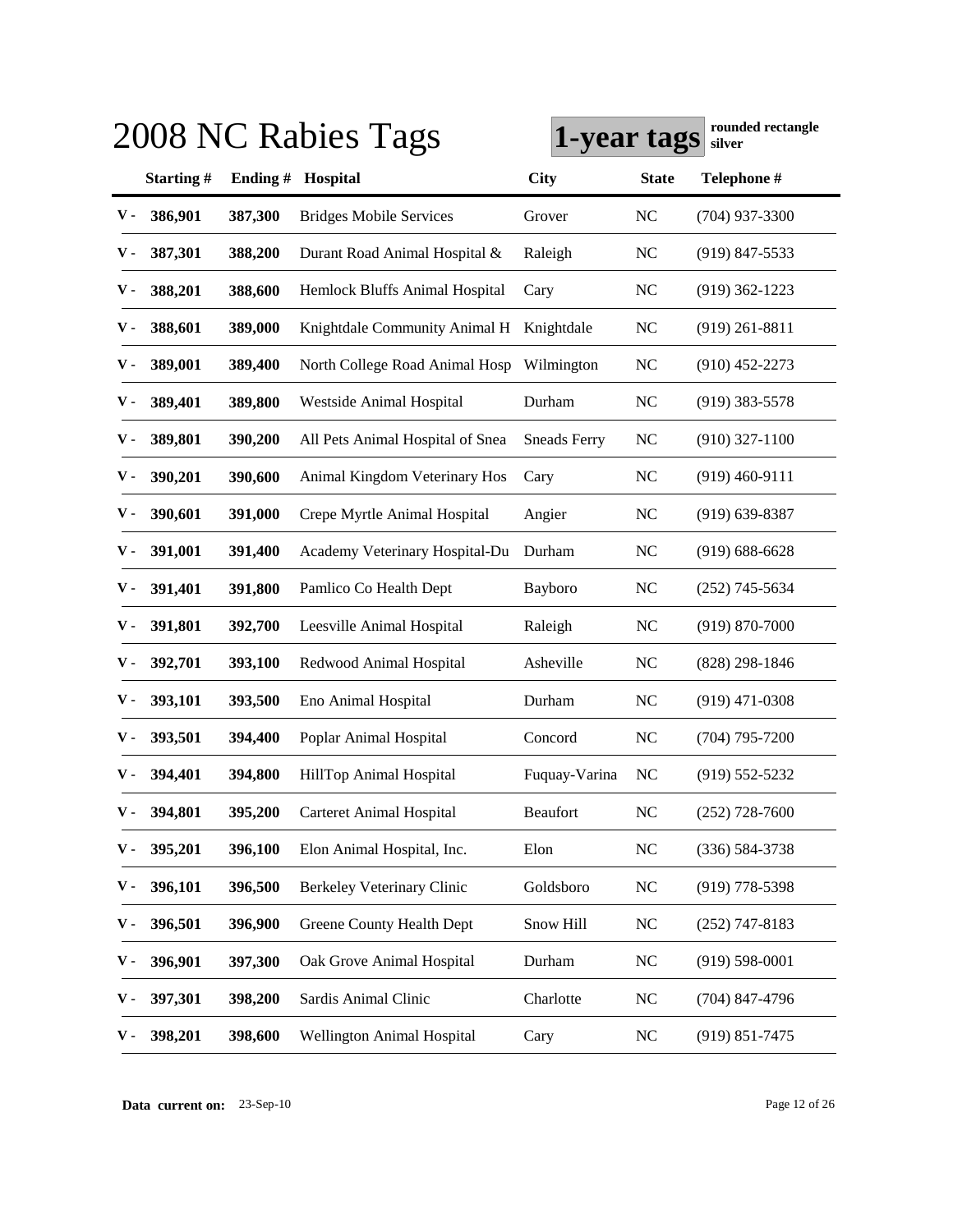|     |           |         | 2008 NC Rabies Tags                      | 1-year tags       |              | rounded rectangle<br>silver |
|-----|-----------|---------|------------------------------------------|-------------------|--------------|-----------------------------|
|     | Starting# | Ending# | Hospital                                 | <b>City</b>       | <b>State</b> | Telephone #                 |
| v - | 398,601   | 399,000 | Caring Hearts Animal Hospital            | Matthews          | NC           | $(704)$ 893-2799            |
| ν.  | 399,001   | 399,900 | Avery Animal Hospital                    | Newland           | NC           | $(828)$ 733-9810            |
| ν.  | 399,901   | 400,300 | <b>Boulevard Animal Hospital</b>         | Raleigh           | NC           | $(919)$ 828-7468            |
| ν.  | 400,301   | 401,200 | Legion Road Animal Clinic                | Chapel Hill       | NC           | $(919)$ 933-3331            |
| v - | 401,201   | 401,600 | Park Cedar Animal Hospital, P.A.         | Charlotte         | NC           | $(704)$ 541-3022            |
| ν.  | 401,601   | 402,000 | The Country Vet Shop                     | Waxhaw            | NC           | $(704)$ 243-2410            |
| ν.  | 402,001   | 402,400 | Veterinary House Calls of Hickor         | Hickory           | NC           | $(828)$ 345-1998            |
| ν.  | 402,401   | 404,800 | Pamlico Animal Hospital                  | Washington        | NC           | $(252)$ 946-2834            |
| v - | 404,801   | 406,200 | Piper Glen Animal Hospital               | Charlotte         | NC           | $(704) 541 - 7171$          |
| v - | 406,201   | 408,600 | Pet Overpopulation Patrol                | Chapel Hill       | NC           | $(919)$ 942-2250            |
| v - | 408,601   | 409,400 | Companion Animal Hospital, Inc.          | Shallotte         | NC           | $(910)$ 754-7282            |
| v - | 409,401   | 410,700 | Watauga Veterinary Hospital              | Boone             | NC           | $(828)$ 297-3300            |
| v - | 410,701   | 412,000 | Ashe Animal Clinic                       | Jefferson         | NC           | $(336)$ 246-2341            |
| v - | 412,001   | 413,800 | Banfield Pet Hospital Raleigh #0 Raleigh |                   | NC           | $(919) 790 - 8337$          |
| v - | 413,801   | 415,100 | Banfield Pet Hospital #413               | Greensboro        | NC           | $(336)$ 545-8333            |
| v - | 415,101   | 415,900 | Banfield Pet Hospital Garner #59         | Garner            | NC           | $(919)$ 661-1926            |
| v - | 415,901   | 417,700 | Lake Country Animal Hospital             | Roanoke Rapids NC |              | $(252)$ 308-1882            |
| ν.  | 417,701   | 418,500 | Lake Pine Animal Hospital                | Apex              | NC           | $(919)$ 380-1157            |
| ν.  | 418,501   | 419,300 | Heartwood Animal Hospital                | Youngsville       | $\rm NC$     | $(919) 570 - 9311$          |
| ν.  | 419,301   | 420,100 | Banfield Pet Hospital #600               | Durham            | NC           | $(919)$ 402-8801            |
| ν.  | 420,101   | 420,900 | Greystone Animal Hospital                | Raleigh           | NC           | $(919) 676 - 1711$          |
| ν.  | 420,901   | 422,700 | <b>Matthews Animal Clinic</b>            | Matthews          | $\rm NC$     | $(704)$ 847-9856            |
| ν.  | 422,701   | 424,000 | Viewmont Animal Clinic                   | Hickory           | NC           | $(828)$ 328-2448            |

**Data current on:** 23-Sep-10 Page 13 of 26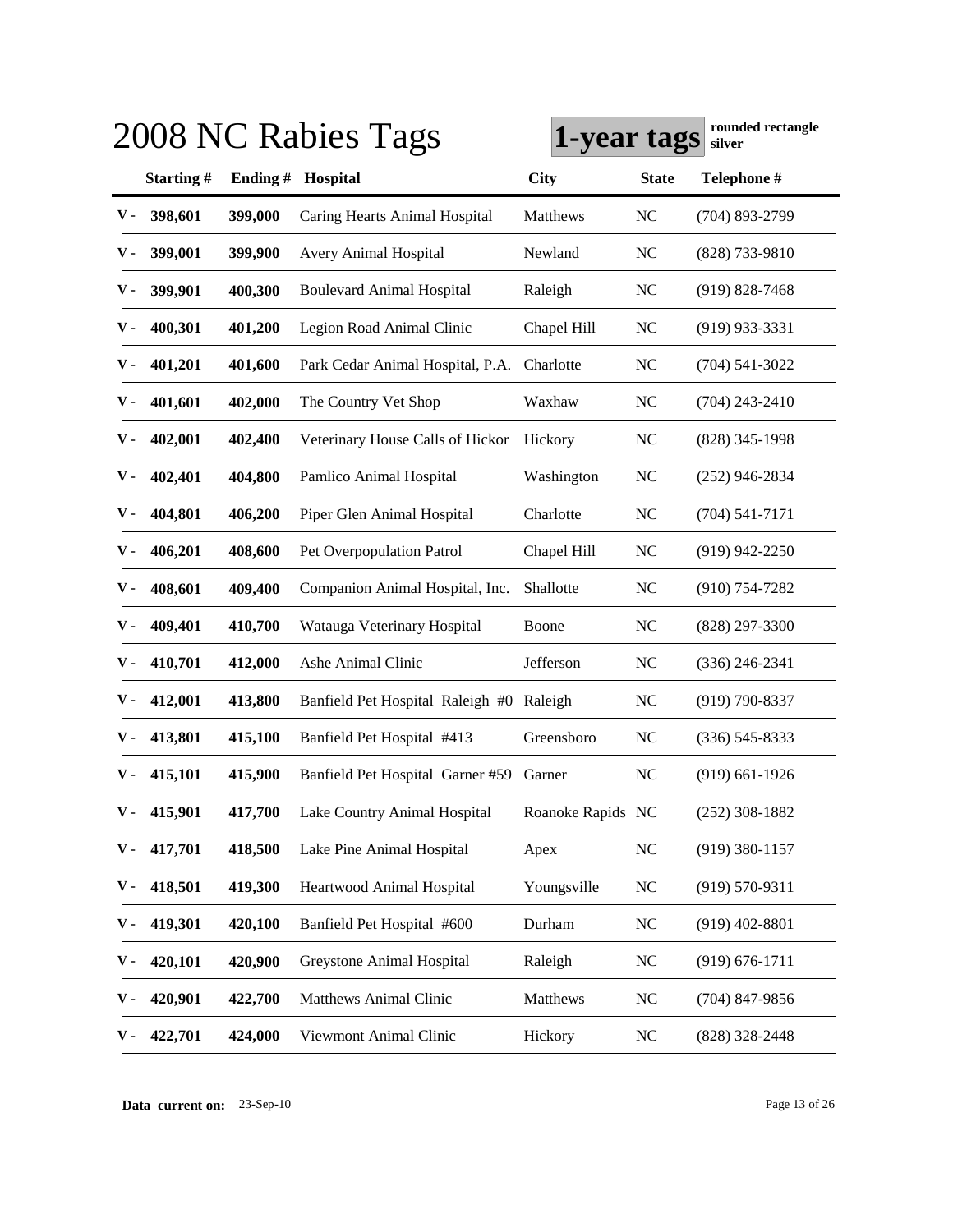|               |           |          | 2008 NC Rabies Tags                       | 1-year tags        |                | rounded rectangle<br>silver |
|---------------|-----------|----------|-------------------------------------------|--------------------|----------------|-----------------------------|
|               | Starting# | Ending # | Hospital                                  | <b>City</b>        | <b>State</b>   | Telephone #                 |
| ${\bf v}$ .   | 424,001   | 425,800  | Operation Catnip, Inc.                    | Garner             | <b>NC</b>      | $(919)$ 350-7983            |
| ν.            | 425,801   | 426,600  | Jordan Lake Animal Hospital               | Pittsboro          | <b>NC</b>      | $(919)$ 542-5424            |
| ν.            | 426,601   | 427,400  | Lake Wheeler Veterinary Hospita           | Raleigh            | <b>NC</b>      | $(919) 829 - 5511$          |
| v -           | 427,401   | 429,200  | North Paw Animal Hospital, Inc.           | Durham             | <b>NC</b>      | $(919)$ 471-1471            |
| v -           | 429,201   | 430,000  | <b>Locust Animal Clinic</b>               | Locust             | <b>NC</b>      | $(704) 888 - 6590$          |
| v -           | 430,001   | 431,800  | North Wake Animal Hospital                | <b>Wake Forest</b> | <b>NC</b>      | $(919) 556 - 1121$          |
| v -           | 431,801   | 432,600  | Banfield Pet Hospital - Hickory # Hickory |                    | <b>NC</b>      | $(828)$ 261-0356            |
| v -           | 432,601   | 433,400  | South Robeson Veterinary Clinic           | Fairmont           | <b>NC</b>      | $(910)$ 628-7178            |
| v -           | 433,401   | 433,700  | <b>Six Forks Animal Hospital</b>          | Raleigh            | <b>NC</b>      | $(919)$ 847-5854            |
| v -           | 433,701   | 434,000  | Veterinary Home Services SOLD             | Raleigh            | <b>NC</b>      | $(919)$ 847-2255            |
| v -           | 434,001   | 434,300  | Armadale Animal Hospital                  | Raleigh            | <b>NC</b>      | $(919) 518 - 1744$          |
| v -           | 434,301   | 434,600  | Fisher Veterinary Hospital, PA            | Raleigh            | <b>NC</b>      | $(919) 790 - 0412$          |
| v -           | 434,601   | 434,900  | Hight Veterinary Hospital, P.A.           | Charlotte          | <b>NC</b>      | $(704)$ 595-9377            |
| v -           | 434,901   | 435,200  | Banfield Pet Hospital #1413               | <b>Burlington</b>  | N <sub>C</sub> | $(336) 524-9106$            |
| v -           | 435,201   | 435,500  | Blue Ridge Veterinary Clinic              | <b>Banner Elk</b>  | <b>NC</b>      | $(828)$ 963-6641            |
| v -           | 435,501   | 435,800  | <b>Butner Veterinary Clinic</b>           | <b>Butner</b>      | N <sub>C</sub> | $(919)$ 575-6210            |
| $\mathbf v$ - | 435,801   | 436,100  | Moyock Animal Hospital                    | Moyock             | <b>NC</b>      | $(252)$ 435-2250            |
| ν.            | 436,101   | 436,400  | Warrenton Animal Clinic                   | Warrenton          | <b>NC</b>      | $(252)$ 257-0737            |
| v -           | 436,401   | 436,700  | Freer Animal Hospital                     | <b>Mount Airy</b>  | <b>NC</b>      | $(336) 786 - 5197$          |
| ν.            | 436,701   | 437,000  | Asheville Veterinary House Call           | Asheville          | <b>NC</b>      | $(828)$ 254-2221            |
| ν.            | 437,001   | 437,300  | Smokey Park Veterinary Hospital           | Candler            | <b>NC</b>      | $(828)$ 665-1001            |
| ν.            | 437,301   | 437,600  | Pine Hollow Animal Hospital               | Warrenton          | <b>NC</b>      | $(252)$ 257-3833            |
| ν.            | 437,601   | 437,900  | Paws & Claws Mobile Vet                   | Huntersville       | <b>NC</b>      | $(704)$ 779-4200            |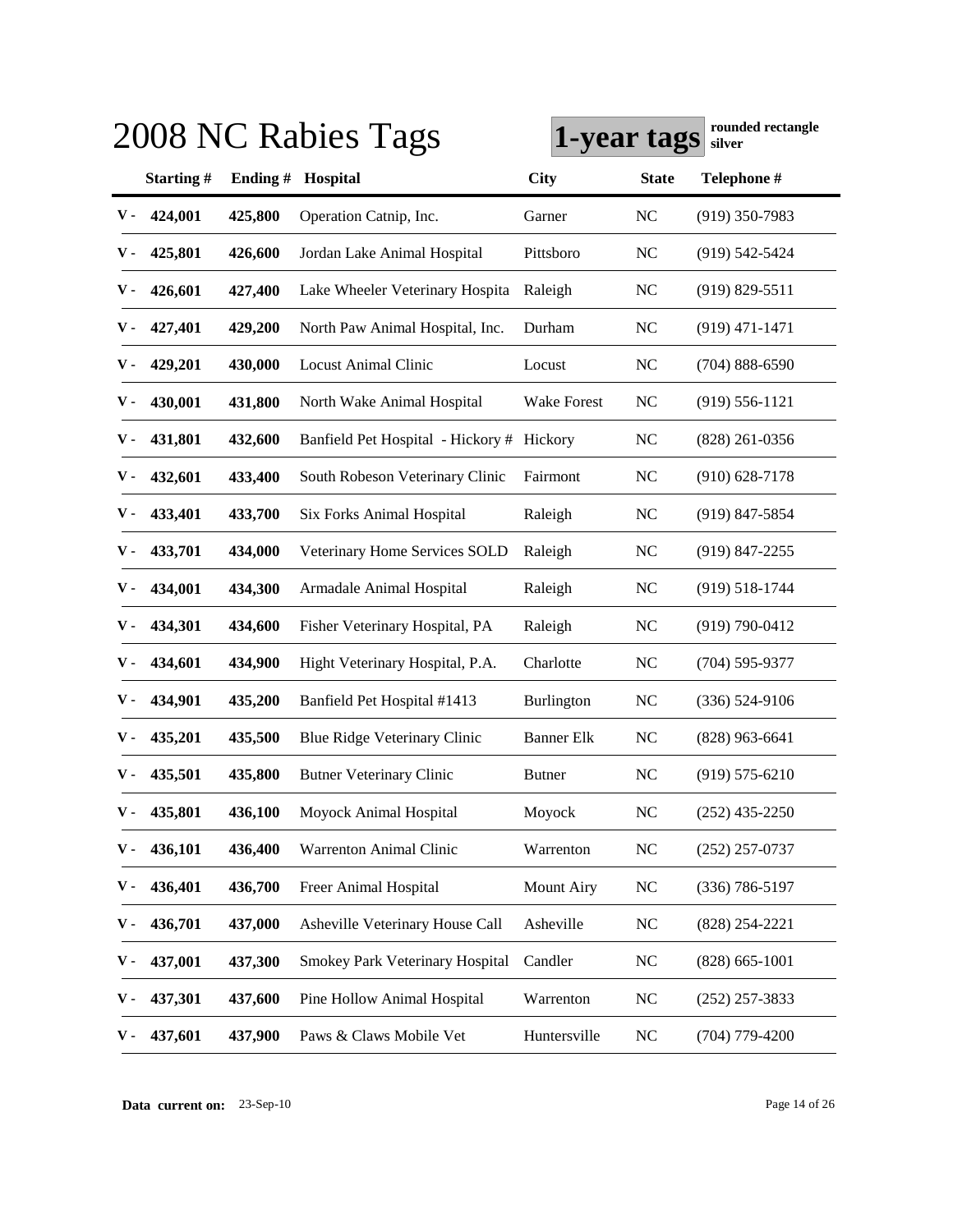|     |           |         | 2008 NC Rabies Tags                       | 1-year tags        |              | rounded rectangle<br>silver |
|-----|-----------|---------|-------------------------------------------|--------------------|--------------|-----------------------------|
|     | Starting# | Ending# | Hospital                                  | <b>City</b>        | <b>State</b> | Telephone #                 |
| v - | 437,901   | 438,200 | The Veterinary Hosp. of Pleasant          | Greensboro         | NC           | $(336)$ 676-8387            |
| ν.  | 438,201   | 438,500 | <b>Tyson Animal Hospital</b>              | Durham             | NC           | $(919)$ 544-8297            |
| ν.  | 438,501   | 438,800 | Eastridge Animal Hospital                 | Gastonia           | NC           | $(704)$ 869-9400            |
| ν.  | 438,801   | 439,100 | Latitude 36 Mobile Veterinary Se          | <b>Walnut Cove</b> | NC           | $(336) 593 - 5422$          |
| v - | 439,101   | 439,400 | Pet-Vet House Call Practice, P.A.         | Raleigh            | NC           | $(919) 676 - 3130$          |
| v - | 439,401   | 439,700 | Fairview Animal Hospital, P.A.            | Fairview           | NC           | $(828)$ 628-3557            |
| ν.  | 439,701   | 442,000 | Safe Haven for Cats, attn: Dr. Pet        | Raleigh            | NC           | $(919) 872 - 1128$          |
| ν.  | 442,001   | 444,700 | Carrboro Plaza Veterinary Clinic,         | Carrboro           | NC           | $(919)$ 929-0031            |
| v - | 443,101   | 443,500 | <b>Plantation Animal Hospital</b>         | Clayton            | NC           | $(919)$ 359-9977            |
| v - | 444,701   | 446,900 | Cozy Cat Veterinary Hospital              | Raleigh            | NC           | $(919) 571-9007$            |
| v - | 446,901   | 447,100 | Catawba Heights Animal Hospital Belmont   |                    | NC           | $(704)$ 827-0616            |
| v - | 447,101   | 447,300 | Woodlawn Animal Hospital, P.A.            | Charlotte          | NC           | $(704)$ 523-3576            |
| v - | 447,301   | 447,500 | Greater Charlotte Mobile Veterin          | Charlotte          | NC           | $(704)$ 522-0677            |
| v - | 447,501   | 447,700 | The Carolinas Animal Hospital             | Charlotte          | NC           | $(704)$ 588-9788            |
| v - | 447,701   | 447,900 | <b>ABEVET</b>                             | Pittsboro          | NC           | $(919)$ 933-8680            |
| v - | 447,901   | 448,100 | Vetcare Mobile Service                    | Cary               | NC           | $(919)$ 363-0773            |
| v - | 448,101   | 448,300 | Veterinary Housecalls/Mobile Ca           | Charlotte          | <b>NC</b>    | $(704)$ 523-5534            |
| ν.  | 448,301   | 448,500 | All Creatures Pet Hospital                | Stanley            | NC           | $(704)$ 263-1366            |
| ν.  | 448,501   | 448,700 | Bear Creek Mobile Vet Service             | Alermarle          | NC           | $(704)$ 463-7677            |
| ν.  | 448,701   | 448,900 | Carolina Cat Clinic                       | Gastonia           | NC           | $(704)$ 865-5554            |
| ν.  | 448,901   | 449,100 | Close Calls, PLLC                         | Raleigh            | NC           | $(919) 749 - 3590$          |
| ν.  | 449,101   | 449,300 | Dr Kate's Mobile Veterinary Pract Raleigh |                    | NC           | $(919) 832 - 2000$          |
| v - | 449,301   | 449,500 | Flat River Veterinary Hospital            | Rougemont          | NC           | $(919)$ 477-4210            |

**Data current on:** 23-Sep-10 Page 15 of 26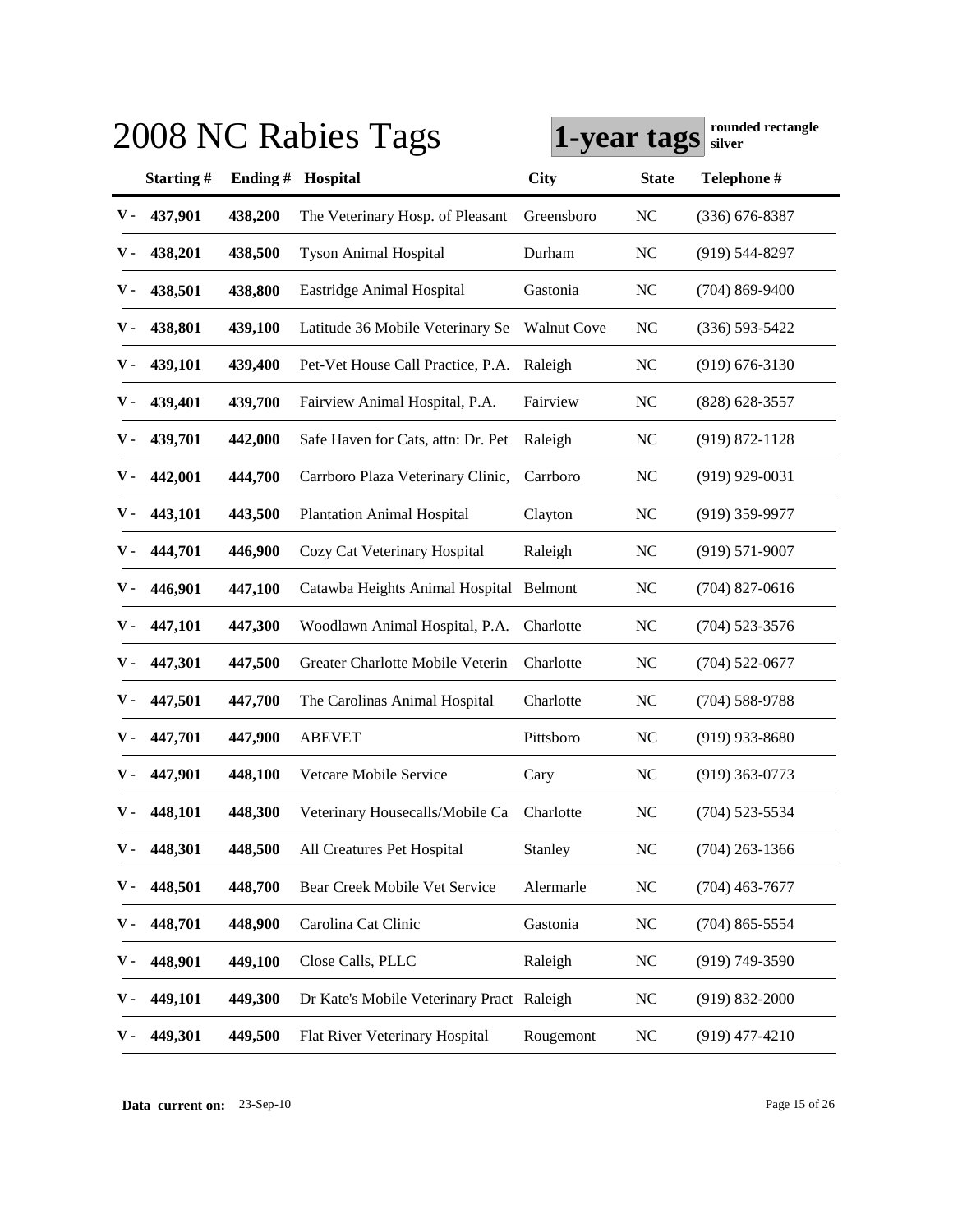|     |           |            | 2008 NC Rabies Tags                          | 1-year tags |                | rounded rectangle<br>silver |
|-----|-----------|------------|----------------------------------------------|-------------|----------------|-----------------------------|
|     | Starting# | Ending $#$ | Hospital                                     | <b>City</b> | <b>State</b>   | Telephone #                 |
| v - | 449,501   | 449,700    | <b>Gaston Veterinary Hospital Assoc</b>      | Gastonia    | NC             | $(704)$ 864-5739            |
| v - | 449,701   | 449,900    | Large Animal Medicine and Surg               | Salisbury   | NC             | $(704)$ 637-0546            |
| ν.  | 449,901   | 450,100    | O'Hara Veterinary Clinic                     | Charlotte   | NC             | $(704)$ 372-2537            |
| ν.  | 450,101   | 450,300    | Oriental Pet Clinic                          | Oriental    | NC             | $(252)$ 249-2775            |
| v - | 450,301   | 450,500    | UNC-Chapel Hill                              | Chapel Hill | NC             | $(919)$ 966-2906            |
| v - | 450,501   | 450,700    | Vet Mobile, PLLC                             | Cary        | NC             | $(919)$ 467-6297            |
| ν.  | 450,701   | 450,900    | Western Wake Veterinary Service Apex         |             | NC             | $(919)$ 362-1344            |
| ν.  | 450,901   | 451,100    | All Walks of Life Mobile Vet Svc             | Angier      | NC             | $(919)$ 567-2965            |
| v - | 451,101   | 451,300    | Lexington Large Animal Medicin               | Lexington   | NC             | $(336)$ 787-4901            |
| v - | 451,301   | 451,500    | Heart and Hand Vet Hospital                  | Charlotte   | NC             | $(704) 573 - 2744$          |
| v - | 451,501   | 451,700    | Mountain Laurel Mobile Vet. Ser              | Lenoir      | NC             | $(828)$ 758-7860            |
| v - | 451,701   | 451,900    | Cary Veterinary Hospital                     | Cary        | NC             | $(919)$ 469-0947            |
| v - | 451,901   | 452,100    | Institute Mobile Veterinary Servic La Grange |             | <b>NC</b>      | $(252) 566 - 5041$          |
| v - | 452,101   | 452,300    | Dr Bradlers' Animal House Calls              | Hampstead   | NC             | $(910) 686 - 4806$          |
| v - | 452,301   | 453,000    | Parker Veterinary Hospital, P.A.             | Charlotte   | NC             | $(704)$ 399-8304            |
| v - | 453,001   | 453,700    | Plaza Veterinary Hospital                    | Burlington  | NC             | $(336)$ 229-5376            |
| v - | 453,701   | 454,400    | Cornwallis Road Animal Hospital Durham       |             | N <sub>C</sub> | $(919)$ 489-9194            |
| ν.  | 454,401   | 455,100    | The Kindness Spay-Neuter Clinic              | Maysville   | $\rm NC$       | $(252)$ 422-6770            |
| ν.  | 455,101   | 456,800    | Stage Road Animal Hospital, P.A. Angier      |             | NC             | $(919) 639 - 3337$          |
| ν.  | 456,801   | 458,000    | Lenoir Veterinary Hospital                   | Lenoir      | NC             | $(828)$ 728-6713            |
| ν.  | 458,001   | 459,200    | Coddle Creek Animal Hospital                 | Concord     | NC             | $(704)$ 795-9005            |
| ν.  | 459,201   | 460,900    | East Bend Animal Clinic                      | East Bend   | <b>NC</b>      | $(336)$ 699-8344            |
| ν.  | 460,901   | 462,100    | Wayne County Animal Control                  | Goldsboro   | NC             | $(919) 731 - 1439$          |

**Data current on:** 23-Sep-10 Page 16 of 26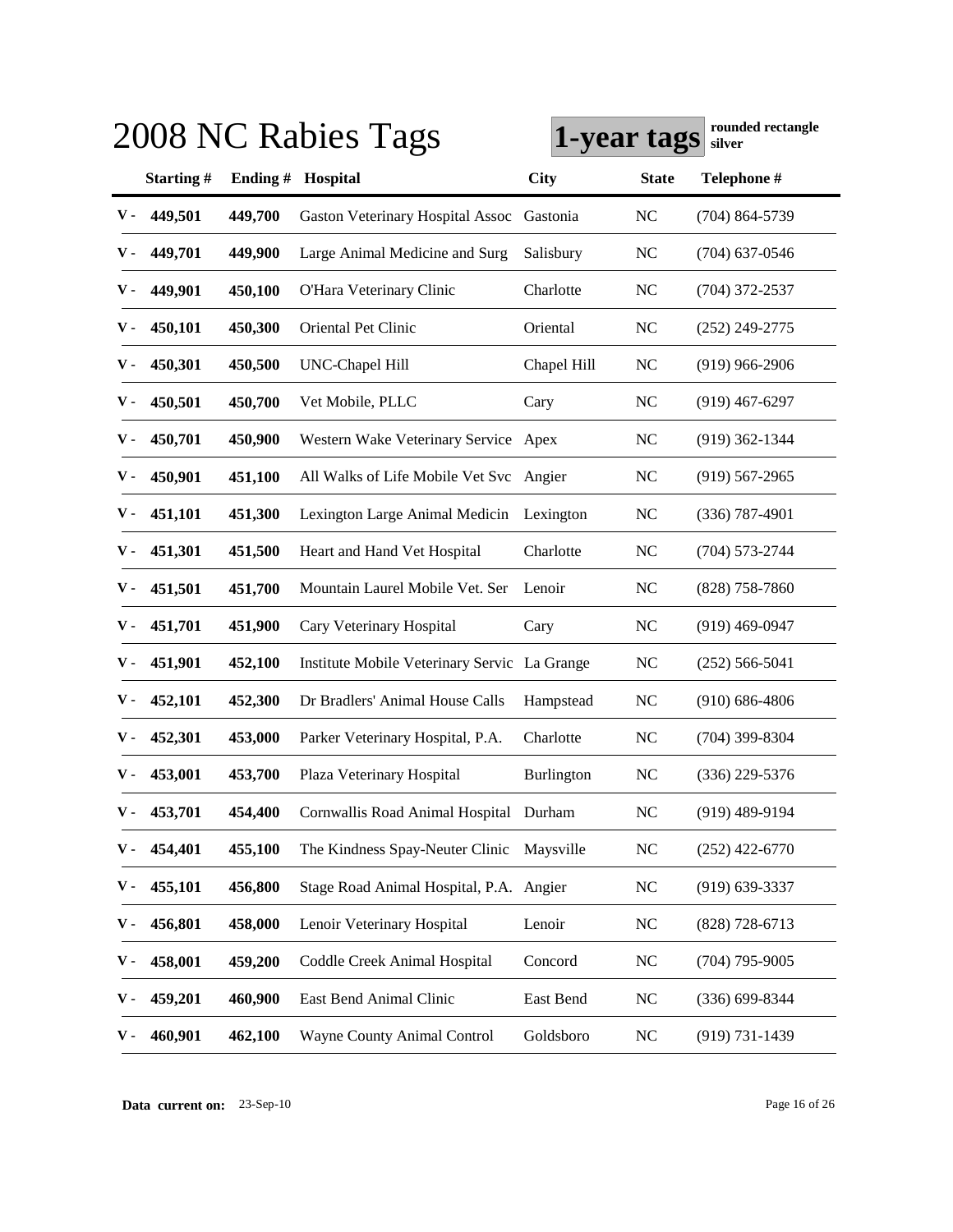|               |           |          | 2008 NC Rabies Tags                        | 1-year tags           |                | rounded rectangle<br>silver |
|---------------|-----------|----------|--------------------------------------------|-----------------------|----------------|-----------------------------|
|               | Starting# | Ending # | Hospital                                   | <b>City</b>           | <b>State</b>   | Telephone #                 |
| ${\bf v}$ .   | 462,101   | 463,300  | Banfield Pet Hospital #411                 | Winston-Salem         | NC             | $(336)$ 765-8339            |
| v -           | 463,301   | 464,000  | Animal Hospital                            | Whiteville            | <b>NC</b>      | $(910) 642 - 3221$          |
| v -           | 464,001   | 465,200  | Falls Village Veterinary Hospital          | Raleigh               | <b>NC</b>      | $(919) 847 - 0141$          |
| v -           | 465,201   | 465,900  | Second Chance Pet Adoptions                | Raleigh               | <b>NC</b>      | $(919) 851 - 8404$          |
| v -           | 465,901   | 467,100  | SPCA of Wake County                        | Raleigh               | <b>NC</b>      | $(919)$ 772-2326            |
| v -           | 467,101   | 467,800  | <b>Community Animal Hospital</b>           | Wendell               | <b>NC</b>      | $(919)$ 365-6302            |
| v -           | 467,801   | 468,500  | Creature Comforts Animal Hospit Cary       |                       | <b>NC</b>      | $(919)$ 387-3435            |
| v -           | 468,501   | 469,600  | Carver Street Animal Hospital              | Durham                | <b>NC</b>      | $(919)$ 477-7319            |
| v -           | 469,601   | 470,700  | Animal Hospital of East Burke, P. Valdese  |                       | <b>NC</b>      | $(828)$ 874-8387            |
| v -           | 470,701   | 471,800  | Raleigh Cat Clinic                         | Raleigh               | <b>NC</b>      | $(919)$ 518-8013            |
| v -           | 471,801   | 472,900  | Burlington Animal Shelter/Adopti Haw River |                       | <b>NC</b>      | $(336)$ 578-0343            |
| v -           | 472,901   | 473,000  | Mobile Vet Care of S Charlotte             | Charlotte             | <b>NC</b>      | $(704)$ 458-4928            |
| v -           | 473,001   | 473,100  | Dickson Animal Clinic, P.A.                | Gastonia              | <b>NC</b>      | $(704)$ 824-9160            |
| v -           | 473,101   | 473,200  | Frazier's Mobile Equine                    | Benson                | <b>NC</b>      | $(910)$ 578-8373            |
| v -           | 473,201   | 473,300  | Healthy Pets Mobile Vet                    | Clayton               | <b>NC</b>      | $(919)$ 329-7387            |
| v -           | 473,301   | 473,400  | Clarksville Veterinary Clinic              | Clarksville           | VA             | $(434)$ 374-0166            |
| $\mathbf V$ - | 473,401   | 473,500  | Homeward Bound Mobile Vet Se               | Raleigh               | <b>NC</b>      | $(919)$ 847-2500            |
| ν.            | 473,501   | 473,600  | House Call Practice For Pets               | Raleigh               | <b>NC</b>      | $(919) 874 - 7406$          |
| ν.            | 473,601   | 473,700  | Mobile Large Animal Veterinary             | Troutman              | <b>NC</b>      | $(704)$ 528-1717            |
| ν.            | 473,701   | 473,800  | Cedarwood Mobile Veterinary Se             | <b>Willow Springs</b> | <b>NC</b>      | $(919)$ 422-8561            |
| ν.            | 473,801   | 473,900  | <b>Advance Veterinary Services</b>         | Mocksville            | <b>NC</b>      | $(336)$ 998-9696            |
| ν.            | 473,901   | 474,000  | Animal Medical Center                      | Danville              | <b>VA</b>      | $(434)$ 793-6477            |
| ν.            | 474,001   | 474,100  | Applewood Veterinary Hospital,             | Dallas                | N <sub>C</sub> | $(704)$ 922-0532            |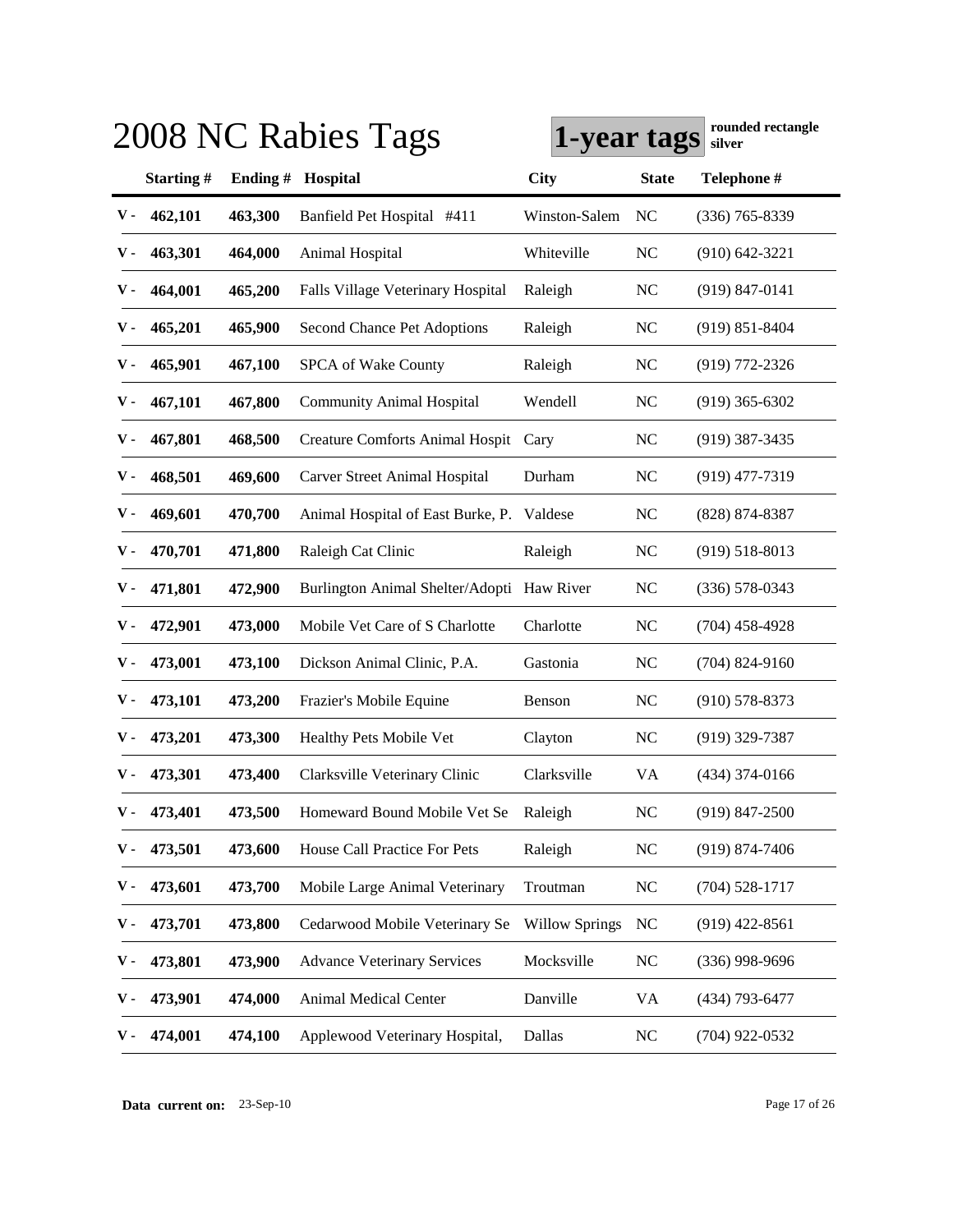|               |           |          | 2008 NC Rabies Tags                           | 1-year tags       |                | rounded rectangle<br>silver |
|---------------|-----------|----------|-----------------------------------------------|-------------------|----------------|-----------------------------|
|               | Starting# | Ending # | Hospital                                      | <b>City</b>       | <b>State</b>   | Telephone #                 |
| ${\bf v}$ -   | 474,101   | 474,200  | Bar None Mobile Veterinary Serv               | Clayton           | <b>NC</b>      | $(919)$ 772-9400            |
| v -           | 474,201   | 474,300  | Brentwood Veterinary Center, P.               | Wilson            | N <sub>C</sub> | $(252)$ 243-6252            |
| ν.            | 474,301   | 474,400  | Carolina Vet. Spec. Huntersville              | Huntersville      | <b>NC</b>      | $(704)$ 949-1100            |
| v -           | 474,401   | 474,500  | Caudle Mobile Veterinary Practic              | Watkinsville      | GA             | $(706)$ 340-5043            |
| v -           | 474,501   | 474,600  | Chapel Hill Mobile Vet House Ca               | Chapel Hill       | <b>NC</b>      | $(919)$ 357-3440            |
| v -           | 474,601   | 474,700  | Dr Larry Watts                                | Statesville       | <b>NC</b>      | $(704)$ 878-2371            |
| v -           | 474,701   | 474,800  | <b>Healing Springs Animal Hospital</b>        | Galax             | <b>VA</b>      | $(276)$ 236-5103            |
| v -           | 474,801   | 474,900  | Holistic Mobile Veterinary Servic Asheville   |                   | <b>NC</b>      | $(828)$ 278-0450            |
| v -           | 474,901   | 475,000  | Holmes Mobile Veterinary Servic               | <b>Banner Elk</b> | <b>NC</b>      | $(828)$ 266-3959            |
| v -           | 475,001   | 475,100  | Lake Norman Equine Clinic                     | Cornelius         | <b>NC</b>      | $(704)$ 278-0321            |
| v -           | 475,101   | 475,200  | Maiden Equine Hospital                        | Maiden            | <b>NC</b>      | $(828)$ 428-8093            |
| v -           | 475,201   | 475,300  | Mount Hermon Animal Clinic                    | Danville          | VA             | (434) 886-2499              |
| v -           | 475,301   | 475,400  | Outback Mobile Veterinary Servi               | Morganton         | <b>NC</b>      | $(828)$ 448-9295            |
| v -           | 475,401   | 475,500  | Phillips Animal Medical Hospital              | Gastonia          | <b>NC</b>      | $(704)$ 867-3514            |
| v -           | 475,501   | 475,600  | <b>Shanks Veterinary Mobile Servic</b>        | Hickory           | <b>NC</b>      | $(828)$ 381-1341            |
| v -           | 475,601   | 475,700  | Southport Oak Island Animal Res               | Southport         | <b>NC</b>      | $(910)$ 457-6340            |
| $\mathbf V$ - | 475,701   | 475,800  | Statesville Bovine & Equine Clini Statesville |                   | <b>NC</b>      | (704) 873-1743              |
| ν.            | 475,801   | 475,900  | Triangle Veterinary Emergency C Durham        |                   | <b>NC</b>      | $(919)$ 489-0615            |
| ν.            | 475,901   | 476,000  | Wellspring Holistic Vet Care                  | Castle Hayne      | <b>NC</b>      | $(910) 763 - 1230$          |
| ν.            | 476,001   | 476,100  | Whispering Waters Animal Care/                | Boone             | <b>NC</b>      | $(828)$ 264-8077            |
| ν.            | 476,101   | 476,200  | Wilkinson Animal Hospital, P.A.               | Gastonia          | N <sub>C</sub> | $(704)$ 824-9876            |
|               | 476,201   | 476,300  | After Hours Animal Emergency C Raleigh        |                   | <b>NC</b>      | $(919) 781 - 5145$          |
| ν.            | 476,301   | 476,400  | Animal Medical Clinic of South                | South Boston      | VA             | $(434)575 - 0034$           |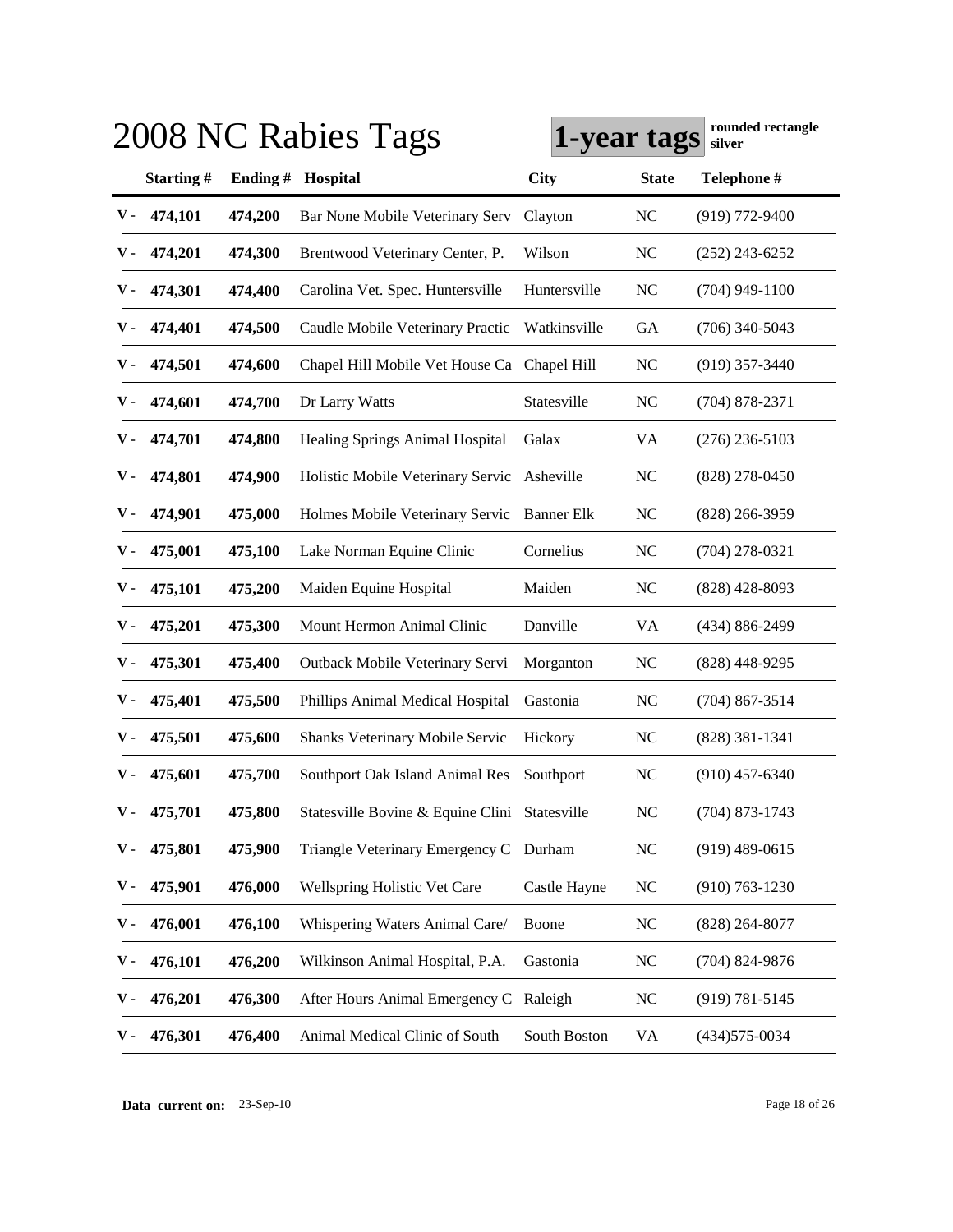|     |           |         | 2008 NC Rabies Tags                | 1-year tags          |                | rounded rectangle<br>silver |
|-----|-----------|---------|------------------------------------|----------------------|----------------|-----------------------------|
|     | Starting# | Ending# | Hospital                           | <b>City</b>          | <b>State</b>   | Telephone #                 |
| v - | 476,401   | 476,500 | Eastern Equine Veterinary Clinic   | Walstonburg          | NC             | $(252)$ 753-3162            |
| v - | 476,501   | 476,600 | <b>Mobile Veterinary Services</b>  | Raleigh              | NC             | $(919)$ 413-2956            |
| ν.  | 476,601   | 476,700 | Ghiloni Mobile Vet Service SUS     | Raleigh              | NC             | $(919)$ 212-0026            |
| v - | 476,701   | 476,800 | Dr Richard D. Kirkman              | Siler City           | NC             | $(919) 742 - 5500$          |
| v - | 476,801   | 476,900 | Nature Veterinary Center           | South Hill           | VA             | $(434)$ 447-3553            |
| v - | 476,901   | 477,000 | Lineberger Veterinary Hospital     | Gastonia             | NC             | $(704)$ 824-8451            |
| v - | 477,001   | 477,100 | Yellowhorse Mobile Vet Service     | Concord              | NC             | $(704)$ 305-3673            |
| v - | 477,101   | 477,700 | <b>Oxford Veterinary Hospital</b>  | Oxford               | NC             | $(919) 693 - 6911$          |
| v - | 477,701   | 478,300 | Banfield Pet Hospital - Sou. Pines | Aberdeen             | NC             | $(910)$ 692-4931            |
| v - | 478,301   | 478,900 | Mocksville Animal Hospital         | Mocksville           | <b>NC</b>      | $(336)$ 413-6011            |
| v - | 478,901   | 479,500 | Piedmont Veterinary Clinic         | Hillsborough         | <b>NC</b>      | $(919) 732 - 2569$          |
| v - | 479,501   | 480,100 | <b>Plantation Animal Hospital</b>  | Matthews             | NC             | $(704)$ 841-2225            |
| v - | 480,101   | 480,700 | <b>NCSU CVM Pharmacy</b>           | Raleigh              | NC             | $(919)$ 513-6572            |
| v - | 480,701   | 481,300 | Parkwood Animal Hospital           | Durham               | NC             | $(919) 544 - 7711$          |
| v - | 481,301   | 481,900 | Durham Animal Hospital NORE        | Durham               | NC             | $(919)$ 471-1579            |
| v - | 481,901   | 482,500 | Animal Care Clinic of Concord      | Concord              | NC             | $(704) 786 - 6669$          |
| v - | 482,501   | 483,100 | Foothills Humane Society           | Columbus             | N <sub>C</sub> | (828) 863-4444              |
| ν.  | 483,101   | 483,700 | Banfield Pet Hospital #414         | <b>Winston Salem</b> | <b>NC</b>      | $(336)$ 377-3026            |
| ν.  | 483,701   | 485,200 | Rea Road Animal Hospital           | Charlotte            | NC             | $(704) 544 - 6313$          |
| ν.  | 485,201   | 487,700 | Piedmont Comm Spay Neuter &        | Greensboro           | NC             | $(336)$ 333-5336            |
| ν.  | 487,701   | 488,600 | SouthPark Animal Hospital          | Charlotte            | NC             | $(704)$ 523-3457            |
| ν.  | 488,601   | 488,700 | NCSU, CVM, Lab Animal Resou        | Raleigh              | NC             | $(919)$ 513-6280            |
| ν.  | 488,701   | 489,400 | Heritage Animal Hospital           | <b>Wake Forest</b>   | NC             | $(919)$ 453-1112            |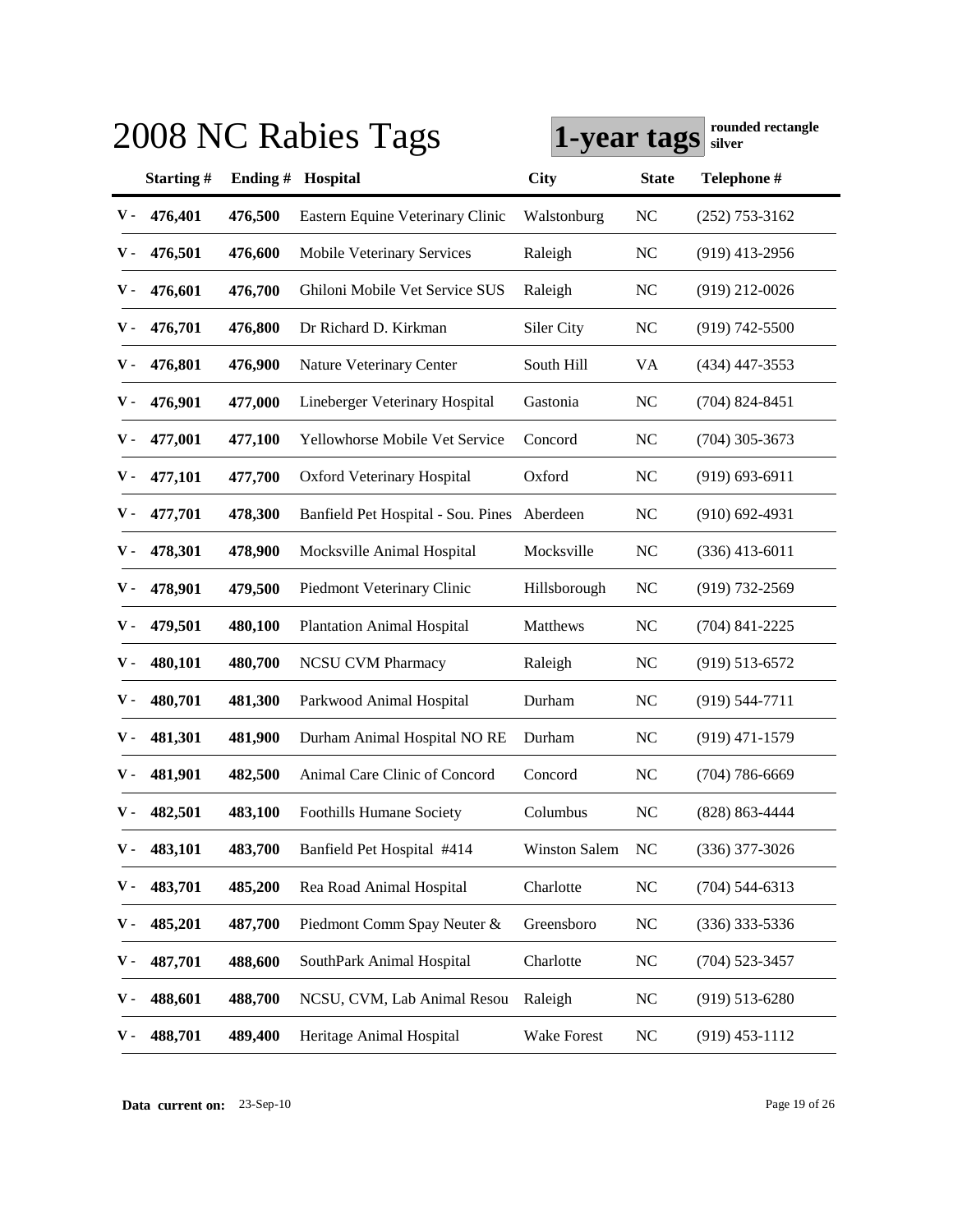|             |           |          | 2008 NC Rabies Tags                    | 1-year tags       |                | rounded rectangle<br>silver |
|-------------|-----------|----------|----------------------------------------|-------------------|----------------|-----------------------------|
|             | Starting# | Ending # | Hospital                               | <b>City</b>       | <b>State</b>   | Telephone #                 |
| ${\bf v}$ . | 489,401   | 490,000  | West Cary Animal Hospital              | Cary              | <b>NC</b>      | $(919)$ 303-1611            |
| v -         | 490,001   | 490,600  | Chatham Animal Hospital, Inc.          | Cary              | <b>NC</b>      | $(919)$ 469-8114            |
| v -         | 490,601   | 491,800  | <b>NCSU CVM Mobile Surgery</b>         | Raleigh           | <b>NC</b>      | $(919)$ 606-2752            |
| v -         | 491,801   | 492,300  | Lakewood Veterinary Hospital, P.       | Mooresville       | <b>NC</b>      | $(704)$ 662-6077            |
| v -         | 492,301   | 493,800  | Peachtree Veterinary Hospital          | Murphy            | <b>NC</b>      | (828) 837-2396              |
| v -         | 493,801   | 494,000  | Spay & Neuter Clinic of Central        | <b>High Point</b> | <b>NC</b>      | $(336)$ 965-1797            |
| v -         | 494,001   | 494,100  | <b>Livestock Veterinary Services</b>   | Kinston           | <b>NC</b>      | $(252)$ 527-4960            |
| v -         | 494,101   | 494,200  | Large Animal Health Services, In       | Asheboro          | <b>NC</b>      | $(336) 629 - 8910$          |
| v -         | 494,201   | 494,400  | Spay Neuter Vet Clinic of Sandhil Vass |                   | <b>NC</b>      | $(910)$ 692-3499            |
| v -         | 494,401   | 494,600  | Northwest Animal Hospital              | Oak Ridge         | <b>NC</b>      | $(336)$ 643-8984            |
| v -         | 494,601   | 494,900  | Companion Animal Hospital of           | Raleigh           | <b>NC</b>      | $(919)$ 488-5300            |
| v -         | 494,901   | 495,100  | Four Paws Animal Clinic, Inc.          | Chapel Hill       | <b>NC</b>      | $(919)$ 942-1788            |
| v -         | 495,101   | 495,400  | Tram Road Animal Hospital              | Clinton           | <b>NC</b>      | $(910) 592 - 3102$          |
| v -         | 495,401   | 495,900  | James Landing Veterinary Hospit        | Jamestown         | <b>NC</b>      | $(336) 852 - 9800$          |
| v -         | 495,901   | 496,000  | Dr. Wrenn Mathis                       | Clinton           | <b>NC</b>      | $(910)$ 385-4873            |
| v -         | 496,001   | 497,000  | Cat Care Veterinary Clinic             | Morrisville       | N <sub>C</sub> | $(919)$ 380-2737            |
| ${\bf v}$ - | 497,001   | 499,000  | Alamance Veterinary Hospital           | Burlington        | <b>NC</b>      | $(336)$ 228-1773            |
| ν.          | 499,001   | 499,500  | Maiden Small Animal Hospital           | Maiden            | <b>NC</b>      | $(828)$ 428-0010            |
| ν.          | 499,501   | 499,800  | Dr Ivey Smith                          | Snow Hill         | <b>NC</b>      | $(252)$ 714-9581            |
| ν.          | 499,801   | 499,900  | After Hours Veterinary Emergenc        | Greensboro        | <b>NC</b>      | $(336) 851 - 1990$          |
| ν.          | 499,901   | 500,000  | Roxboro Road Veterinary Hospit         | Durham            | N <sub>C</sub> | $(919)$ 477-9711            |
| ν.          | 500,001   | 501,000  | Spay Neuter Vet Clinic of Sandhil Vass |                   | <b>NC</b>      | $(910)$ 692-3499            |
| ν.          | 501,001   | 502,500  | Alamance Veterinary Hospital           | Burlington        | <b>NC</b>      | $(336)$ 228-1773            |

**Data current on:** 23-Sep-10 Page 20 of 26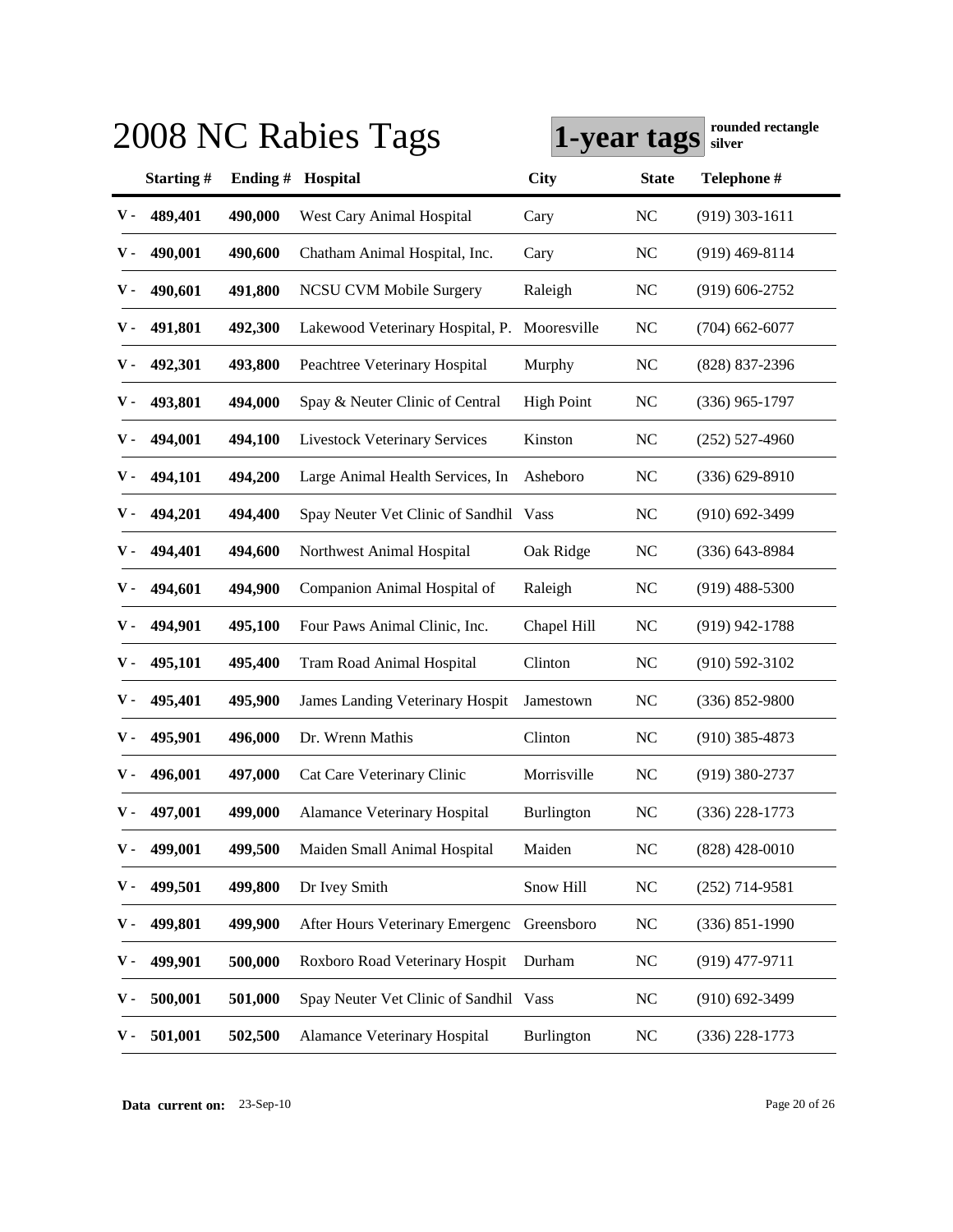|               |           |          | 2008 NC Rabies Tags                             | 1-year tags          |                | rounded rectangle<br>silver |
|---------------|-----------|----------|-------------------------------------------------|----------------------|----------------|-----------------------------|
|               | Starting# | Ending # | Hospital                                        | <b>City</b>          | <b>State</b>   | Telephone #                 |
| v -           | 502,501   | 502,600  | Cats Amore Mobile Vet Practice                  | Mocksville           | <b>NC</b>      | $(336)$ 406-2155            |
| v -           | 502,601   | 502,700  | <b>Triad Veterinary Services</b>                | <b>High Point</b>    | <b>NC</b>      | $(336)$ 431-0038            |
| v -           | 502,701   | 502,800  | Dr James H Rogers                               | Statesville          | <b>NC</b>      | $(704)$ 876-1933            |
| v -           | 502,801   | 502,900  | Dr Doby Whited                                  | Mebane               | <b>NC</b>      | $(336)$ 421-5197            |
| v -           | 502,901   | 503,100  | Freer Equine Mobile Vet Svcs                    | Tryon                | <b>NC</b>      | $(828) 894 - 2627$          |
| v -           | 503,101   | 503,300  | <b>AARF SUSPENDED</b>                           | <b>Winston Salem</b> | N <sub>C</sub> | $(336)$ 926-9269            |
| v -           | 503,301   | 503,500  | Atlantic Animal Hospital, P.A.                  | Wilmington           | <b>NC</b>      | $(910)$ 256-2624            |
| v -           | 503,501   | 503,800  | Banfield Pet Hospital of Cary #5                | Cary                 | <b>NC</b>      | $(919) 858 - 8450$          |
| v -           | 503,801   | 504,100  | Cary Animal Control                             | Cary                 | <b>NC</b>      | $(919)$ 319-4517            |
| v -           | 504,101   | 504,300  | Guilford Co Env Health, Attn Bev Greensboro     |                      | <b>NC</b>      | $(336)$ 641-4459            |
| v -           | 504,301   | 504,500  | West Wendover Spay Neuter Clin Greensboro       |                      | <b>NC</b>      | $(336)$ 299-3999            |
| v -           | 504,501   | 505,400  | Rowan County Animal Control/S                   | Salisbury            | <b>NC</b>      | $(704)$ 216-7768            |
| v -           | 505,401   | 505,500  | Dr Melissa Matthews                             | Vale                 | <b>NC</b>      | $(828) 638 - 6700$          |
| v -           | 505,501   | 505,600  | Northlake Animal Hospital                       | Cleveland            | <b>NC</b>      | $(704)$ 278-3334            |
| v -           | 505,601   | 505,700  | Dr Charles Loops                                | Pittsboro            | <b>NC</b>      | $(919) 542 - 0442$          |
| v -           | 505,701   | 505,800  | Carolina Pet Care, P.A.                         | Asheville            | N <sub>C</sub> | (828) 254-4224              |
| $\mathbf V$ - | 505,701   | 505,800  | Southern Pines Equine Associates Southern Pines |                      | <b>NC</b>      | $(910) 692 - 8640$          |
| ν.            | 505,801   | 506,000  | Lincolnton Animal Hospital, P.A.                | Lincolnton           | NC             | $(704) 732 - 0728$          |
| ν.            | 506,001   | 506,100  | Mobile Vet Practice of Raleigh                  | Raleigh              | <b>NC</b>      | $(919) 802 - 1622$          |
| ν.            | 506,101   | 506,200  | Dr Ann Holshouser                               | <b>Brevard</b>       | <b>NC</b>      | $(828)$ 553-3635            |
| ν.            | 506,201   | 506,400  | Warren County Animal Ark (Shel                  | Warrenton            | <b>NC</b>      | $(252)$ 257-6137            |
| ν.            | 506,401   | 506,600  | West Wendover Spay Neuter Clin Greensboro       |                      | <b>NC</b>      | $(336)$ 299-3999            |
| ν.            | 506,601   | 506,700  | Dr Carol G Woodlief                             | Wake Forest          | $\rm NC$       | $(919) 845 - 8289$          |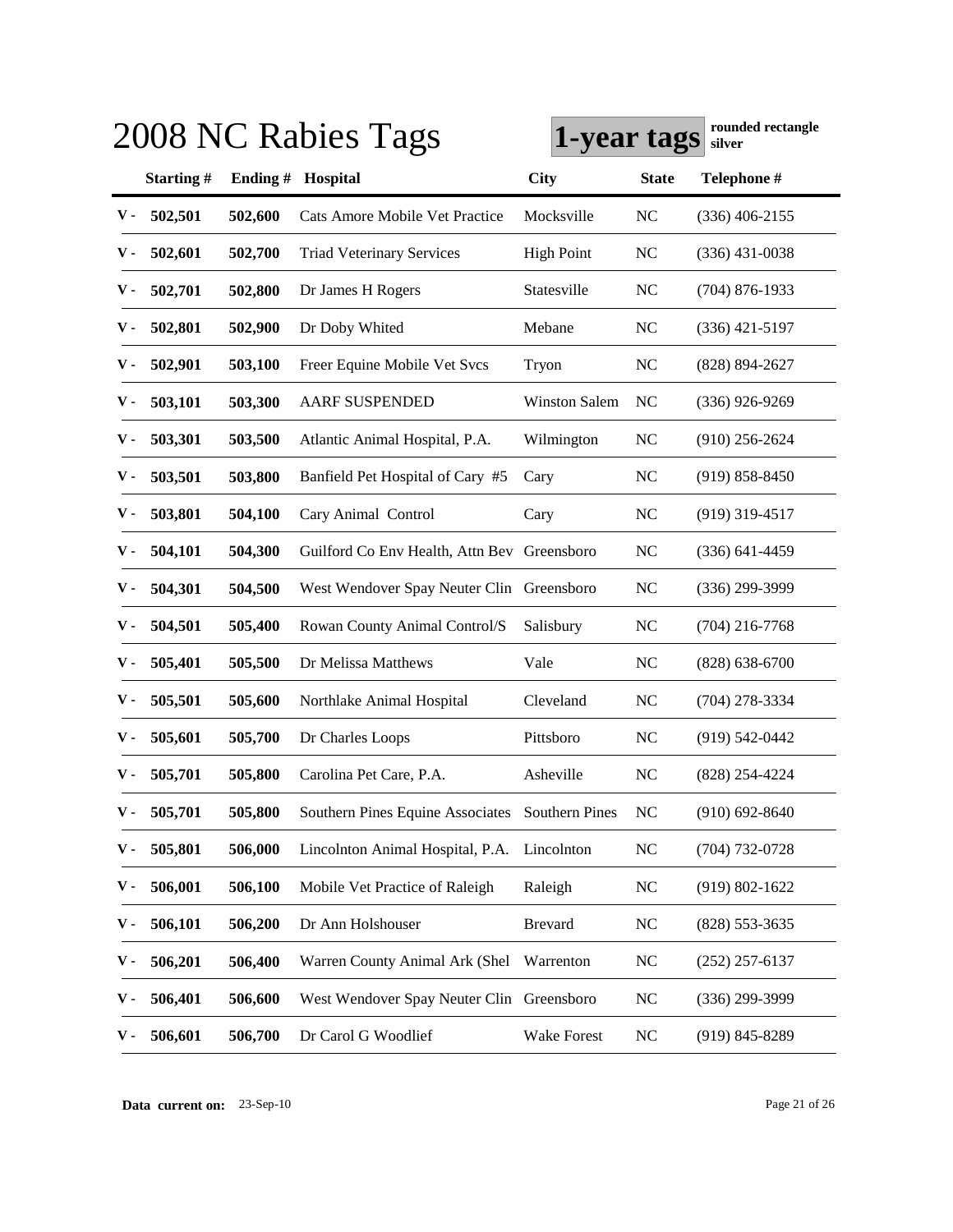|               |           |         | 2008 NC Rabies Tags                       | 1-year tags         |              | rounded rectangle<br>silver |
|---------------|-----------|---------|-------------------------------------------|---------------------|--------------|-----------------------------|
|               | Starting# | Ending# | Hospital                                  | <b>City</b>         | <b>State</b> | Telephone #                 |
| ${\bf v}$ .   | 506,701   | 506,900 | Cornelius Police Dept / Animal C          | Cornelius           | <b>NC</b>    | $(704)$ 892-1363            |
| v -           | 506,901   | 507,100 | Paws of Hertford County                   | Murfreesboro        | <b>NC</b>    | $(252)$ 287-8998            |
| v -           | 507,101   | 508,100 | Banfield Pet Hospital #1846 Mor           | Morehead City       | <b>NC</b>    | $(252)$ 247-4442            |
| v -           | 508,101   | 508,300 | Mitchell County Animal Rescue S           | <b>Spruce Pines</b> | <b>NC</b>    | $(828)$ 765-6952            |
| v -           | 508,301   | 508,700 | Rockingham County Animal Shelt Reidsville |                     | <b>NC</b>    | $(336)$ 342-4022            |
| v -           | 508,701   | 508,800 | Lewis Veterinary Clinic, P.A.             | Stoneville          | <b>NC</b>    | $(336)$ 623-1953            |
| v -           | 508,801   | 509,800 | Riverbend Swine Consulting, PC            | Goldsboro           | <b>NC</b>    | $(919) 734 - 3026$          |
| v -           | 509,801   | 510,200 | Robeson County Animal Shelter             | St. Paul            | <b>NC</b>    | $(910) 865 - 2200$          |
| v -           | 510,201   | 510,400 | Dilworth Animal Hospital                  | Charlotte           | <b>NC</b>    | $(9704) 575 - 7354$         |
| v -           | 510,401   | 510,500 | Dr Betsy Walton                           | Raleigh             | <b>NC</b>    | $(919)$ 779-4559            |
| v -           | 510,501   | 511,000 | Cat Clinic of Cary                        | Cary                | <b>NC</b>    | $(919)$ 469-9000            |
| v -           | 511,001   | 511,100 | Animal Hospital of Mebane                 | Mebane              | <b>NC</b>    | $(919)$ 304-1600            |
| v -           | 511,101   | 511,500 | Franklin County Animal Control            | Louisburg           | <b>NC</b>    | $(919)$ 496-3032            |
| v -           | 511,501   | 512,000 | Thomasville Veterinary Hospital,          | Thomasville         | <b>NC</b>    | $(336)$ 475-9119            |
| v -           | 512,001   | 512,500 | Dr Shannon Jennings                       | Warsaw              | <b>NC</b>    | $(910)$ 293-3434            |
| v -           | 512,501   | 513,000 | Gandy Animal Hospital                     | Rockingham          | <b>NC</b>    | $(910)$ 997-2518            |
| $\mathbf V$ - | 513,001   | 513,100 | Country Lane Animal Hospital              | Clyde               | <b>NC</b>    | $(828)$ 627-9100            |
| ν.            | 513,101   | 513,200 | House to House Mobile Veterinar           | <b>High Point</b>   | <b>NC</b>    | $(336)$ 965-1797            |
| ν.            | 513,201   | 513,500 | Vets for Pets Animal Hospital of          | Dunn                | <b>NC</b>    | $(910) 892 - 3540$          |
| ν.            | 513,501   | 514,500 | Spay Neuter Vet Clinic of Sandhil Vass    |                     | <b>NC</b>    | $(910)$ 692-3499            |
| ν.            | 514,501   | 514,700 | Jordan Lake Animal Hospital               | Pittsboro           | <b>NC</b>    | $(919)$ 542-5424            |
| ν.            | 514,701   | 515,000 | Franklin County Humane Society            | Louisburg           | <b>NC</b>    | $(919)$ 497-5544            |
| ν.            | 515,001   | 515,300 | Companion Animal Hospital of              | Raleigh             | <b>NC</b>    | $(919)$ 488-5300            |

**Data current on:** 23-Sep-10 Page 22 of 26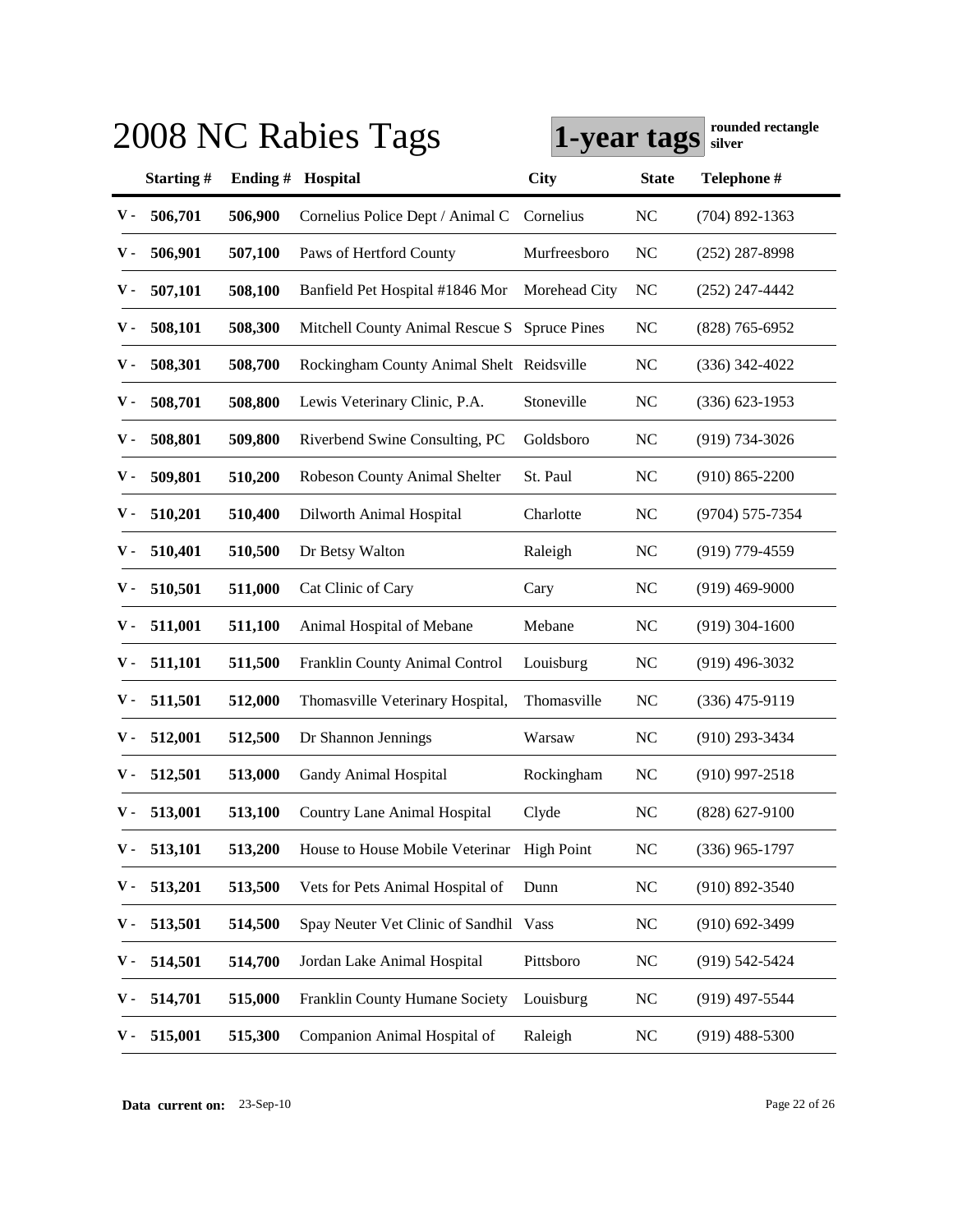|               |           |          | 2008 NC Rabies Tags                          | 1-year tags           |                | rounded rectangle<br>silver |
|---------------|-----------|----------|----------------------------------------------|-----------------------|----------------|-----------------------------|
|               | Starting# | Ending # | Hospital                                     | <b>City</b>           | <b>State</b>   | Telephone #                 |
| $\mathbf v$ - | 515,301   | 515,700  | Banfield Pet Hospital #1413                  | Burlington            | <b>NC</b>      | $(336) 524-9106$            |
| v -           | 515,701   | 515,800  | Mobile Laser Veterinary Services             | Raleigh               | <b>NC</b>      | $(919)$ 720-6686            |
| v -           | 515,801   | 516,000  | Banfield Pet Hospital #1510                  | Charlotte             | <b>NC</b>      | $(704)$ 599-2957            |
| v -           | 516,101   | 517,100  | Banfield Pet Hospital N Durham               | Durham                | <b>NC</b>      | $(919) 620 - 8142$          |
| v -           | 517,101   | 517,600  | Banfield Pet Hospital White Oak              | Garner                | <b>NC</b>      | $(919)$ 771-2344            |
| v -           | 517,601   | 517,800  | Lewis Veterinary Clinic, P.A.                | Stoneville            | <b>NC</b>      | $(336)$ 623-1953            |
| v -           | 517,801   | 517,900  | Animal Hospital of Mebane                    | Mebane                | <b>NC</b>      | $(919)$ 304-1600            |
| v -           | 517,901   | 518,000  | Animal Control of Lincolnton                 | Lincolnton            | <b>NC</b>      | $(704)$ 732-9050            |
| v -           | 518,001   | 518,500  | Brookwood Veterinary Clinic, P.              | Raleigh               | N <sub>C</sub> | $(919)$ 779-2940            |
| ν.            | 518,501   | 519,000  | Vets for Pets Animal Hospital of             | Dunn                  | N <sub>C</sub> | $(910) 892 - 3540$          |
| ν.            | 519,001   | 519,100  | <b>Macon County Humane Society</b>           | Franklin              | <b>NC</b>      | $(828)$ 524-4588            |
| ν.            | 519,101   | 519,200  | Westside Animal Hospital                     | Durham                | <b>NC</b>      | $(919)$ 383-5578            |
| ν.            | 519,201   | 519,300  | Carolina Equine Clinic                       | <b>Southern Pines</b> | <b>NC</b>      | $(910)$ 692-8680            |
| v -           | 519,301   | 519,400  | Chapel Hill Mobile Vet House Ca              | Chapel Hill           | <b>NC</b>      | $(919)$ 357-3440            |
| v -           | 519,401   | 520,000  | Animal Center of Moore County                | Carthage              | <b>NC</b>      | $(910)$ 947-2858            |
| v -           | 520,001   | 520,400  | Mitchell County Animal Rescue S Spruce Pines |                       | N <sub>C</sub> | $(828)$ 765-6952            |
| $\mathbf V$ - | 520,401   | 520,900  | Bowman Animal Clinic, Inc.                   | Raleigh               | <b>NC</b>      | $(919)$ 847-6216            |
| ν.            | 520,901   | 521,000  | Pleasant Garden Animal Hospital              | Greensboro            | <b>NC</b>      | $(336)$ 676-8387            |
| ν.            | 521,001   | 521,100  | Sharon Lakes Animal Hospital, P. Charlotte   |                       | <b>NC</b>      | $(704) 552 - 0647$          |
| ν.            | 521,101   | 521,400  | Davis Animal Hospital                        | Statesville           | <b>NC</b>      | $(704)$ 872-6224            |
| ν.            | 521,401   | 521,700  | Guilford Co Env Health, Attn Bev Greensboro  |                       | <b>NC</b>      | $(336) 641 - 4459$          |
| ν.            | 521,701   | 521,900  | St. Francis Animal Hospital                  | Durham                | NC             | $(919)$ 286-2727            |
| ν.            | 521,901   | 522,000  | Eastern Equine Veterinary Clinic             | Walstonburg           | <b>NC</b>      | $(252)$ 753-3162            |

**Data current on:** 23-Sep-10 Page 23 of 26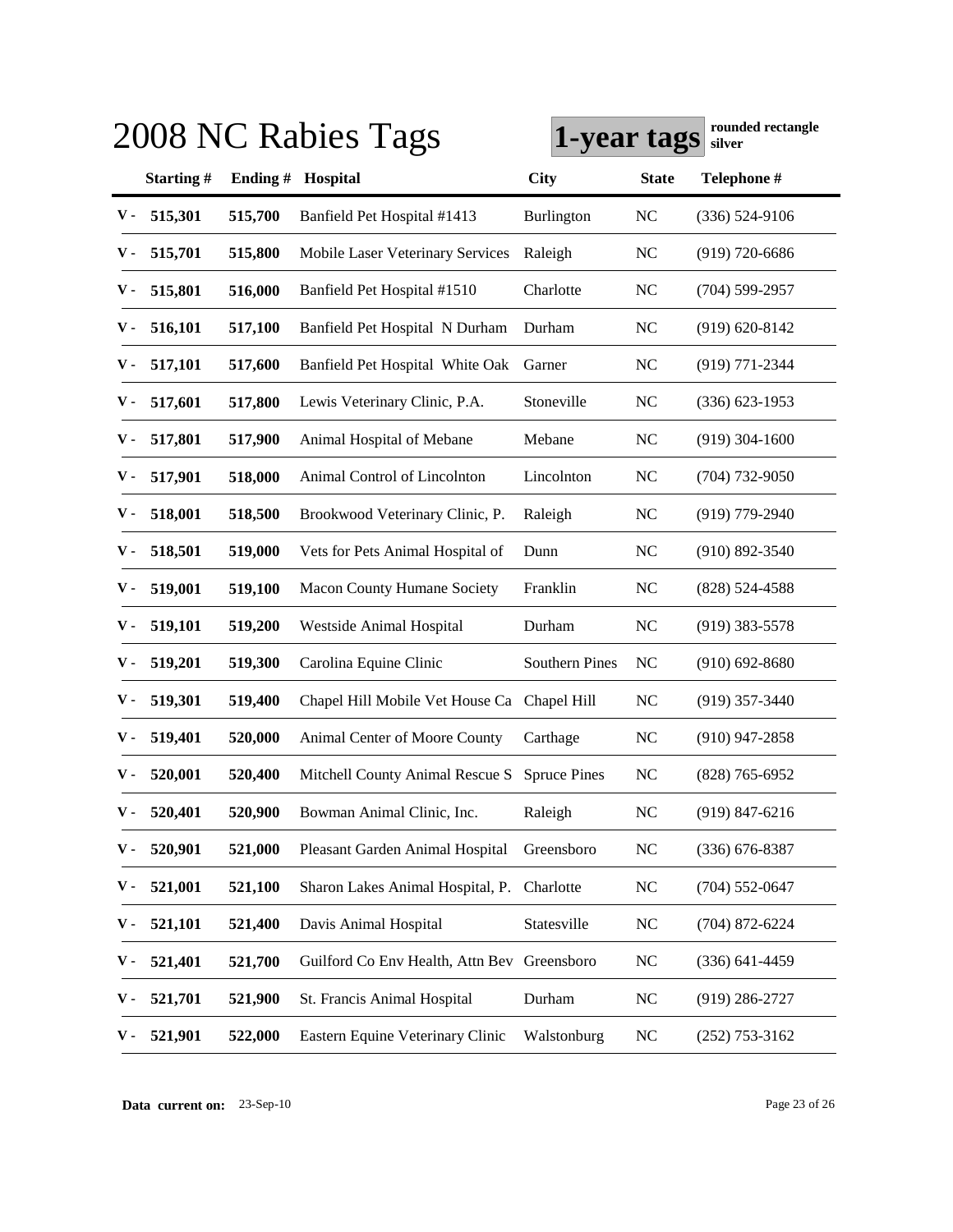|                |           |          | 2008 NC Rabies Tags                           | 1-year tags       |                | rounded rectangle<br>silver |
|----------------|-----------|----------|-----------------------------------------------|-------------------|----------------|-----------------------------|
|                | Starting# | Ending # | Hospital                                      | <b>City</b>       | <b>State</b>   | Telephone #                 |
| v -            | 522,001   | 522,500  | <b>Matthews Animal Clinic</b>                 | Matthews          | <b>NC</b>      | $(704)$ 847-9856            |
| v -            | 522,701   | 522,800  | <b>Boulevard Animal Hospital</b>              | Raleigh           | <b>NC</b>      | $(919)$ 828-7468            |
| v -            | 522,801   | 522,900  | Banfield Pet Hospital #1510                   | Charlotte         | <b>NC</b>      | $(704)$ 599-2957            |
| v -            | 522,901   | 523,300  | Pilot Mountain Animal Hospital                | Pilot Mountain    | N <sub>C</sub> | $(336)$ 368-5124            |
| v -            | 523,001   | 524,000  | Banfield Pet Hospital N Durham                | Durham            | <b>NC</b>      | $(919) 620 - 8142$          |
| v -            | 524,001   | 524,400  | Banfield Pet Hospital- Wake Fore              | Wake Forest       | <b>NC</b>      | $(919)$ 562-3852            |
| v -            | 524,401   | 524,500  | <b>Warrenton Animal Clinic</b>                | Warrenton         | <b>NC</b>      | $(252)$ 257-0737            |
| v -            | 524,501   | 525,500  | Pet Overpopulation Patrol                     | Chapel Hill       | <b>NC</b>      | $(919)$ 942-2250            |
| v -            | 525,501   | 526,000  | <b>Bladen Animal Hospital</b>                 | Elizabethtown     | N <sub>C</sub> | $(910)$ 862-3960            |
| v -            | 526,001   | 526,500  | Burlington Animal Shelter/Adopti Haw River    |                   | <b>NC</b>      | $(336)$ 578-0343            |
| v -            | 526,501   | 526,700  | <b>Oxford Veterinary Hospital</b>             | Oxford            | N <sub>C</sub> | $(919) 693 - 6911$          |
| v -            | 526,701   | 526,800  | House to House Mobile Veterinar               | <b>High Point</b> | <b>NC</b>      | $(336)$ 965-1797            |
| v -            | 526,801   | 526,900  | 70 West Veterinary Hospital                   | Havelock          | <b>NC</b>      | $(252)$ 447-9525            |
| v -            | 526,901   | 527,000  | <b>Gaston Veterinary Hospital Assoc</b>       | Gastonia          | <b>NC</b>      | $(704)$ 864-5739            |
| v -            | 527,001   | 527,500  | Banfield Pet Hospital #1095                   | Mooresville       | <b>NC</b>      | $(704)$ 799-3812            |
| v -            | 527,501   | 527,800  | Vets for Pets Animal Hospital of              | Dunn              | NC             | $(910) 892 - 3540$          |
| $\mathbf{v}$ - | 527,801   | 528,000  | Crossroads Veterinary Hospital, P Raleigh     |                   | <b>NC</b>      | $(919) 851 - 8979$          |
| ν.             | 528,101   | 528,200  | <b>Foothills Humane Society</b>               | Columbus          | <b>NC</b>      | $(828)$ 863-4444            |
| ν.             | 528,201   | 528,300  | Banfield Pet Hospital #1511 Blac              | Charlotte         | <b>NC</b>      | $(704)$ 844-6676            |
| ν.             | 528,401   | 528,500  | Care First Animal Hospital at Gra Morrisville |                   | <b>NC</b>      | 919-462-1212                |
| ν.             | 528,501   | 529,500  | Spay Neuter Vet Clinic of Sandhil Vass        |                   | <b>NC</b>      | $(910)$ 692-3499            |
| ν.             | 529,501   | 530,100  | Animal Hospital of Beulaville, P.             | Beulaville        | <b>NC</b>      | $(910)$ 298-8188            |
| ν.             | 530,101   | 530,300  | Ironton Animal Hospital                       | Iron Station      | <b>NC</b>      | (704) 732-4424              |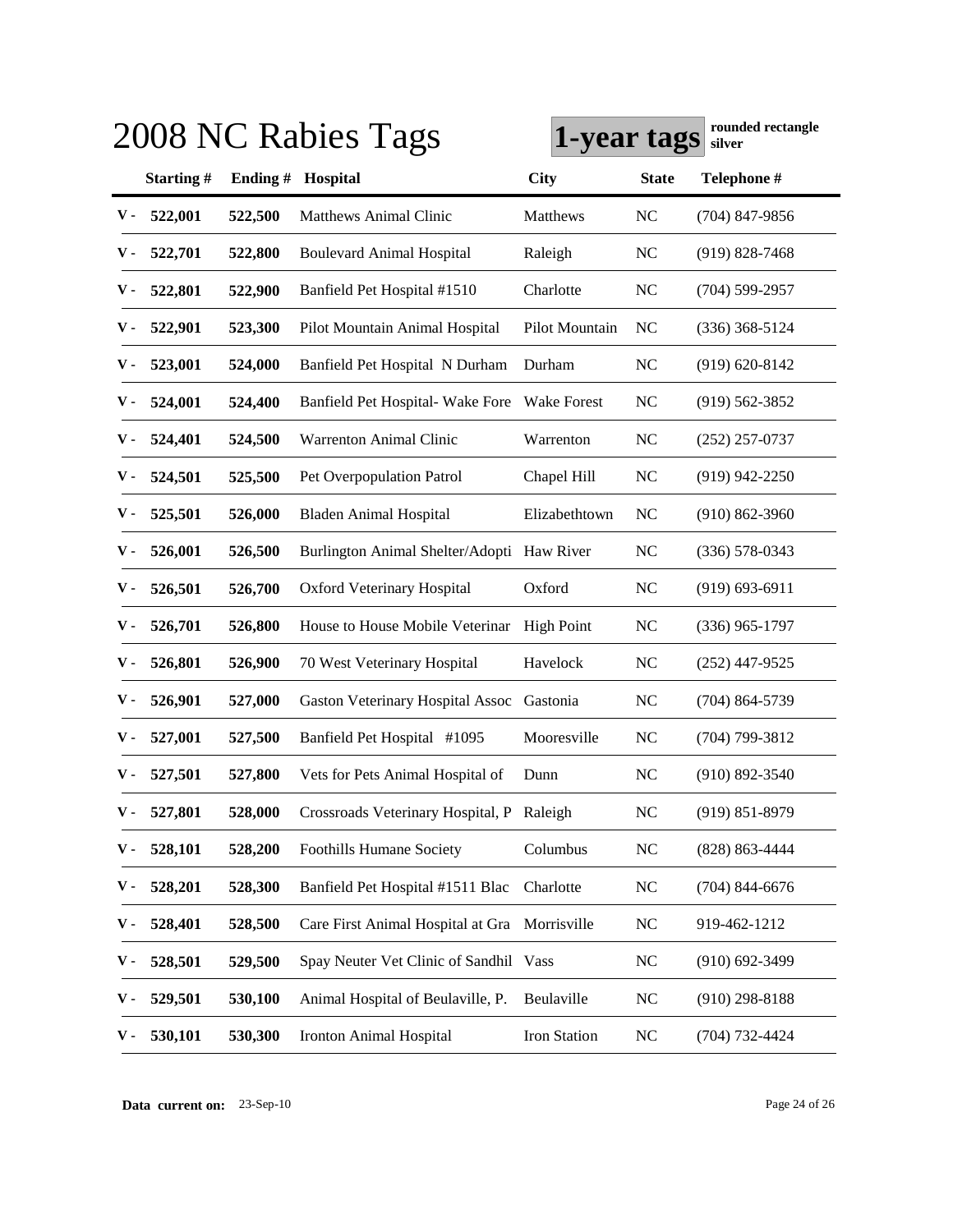|               |           |            | 2008 NC Rabies Tags                    | 1-year tags    |                | rounded rectangle<br>silver |
|---------------|-----------|------------|----------------------------------------|----------------|----------------|-----------------------------|
|               | Starting# | Ending $#$ | <b>Hospital</b>                        | <b>City</b>    | <b>State</b>   | Telephone #                 |
| v -           | 530,301   | 530,500    | <b>Foothills Humane Society</b>        | Columbus       | <b>NC</b>      | $(828) 863 - 4444$          |
| ν.            | 530,501   | 530,800    | Banfield Pet Hospital #415             | Fayetteville   | NC             | $(910) 864 - 1337$          |
| ν.            | 530,801   | 530,900    | <b>Tyson Animal Hospital</b>           | Durham         | NC             | $(919)$ 544-8297            |
| ν.            | 530,901   | 531,000    | Piedmont Equine Mobile Veterin         | Marshville     | NC             | $(704)$ 989-3933            |
| ν.            | 531,001   | 531,500    | Humane Society of Charlotte            | Charlotte      | NC             | $(704)$ 377-0534            |
| ν.            | 531,501   | 531,800    | Pasquotank Animal Hospital             | Elizabeth City | NC             | $(252)$ 264-3371            |
| v -           | 531,801   | 531,900    | Dr Jennifer Federico                   | Raleigh        | NC             | (919)                       |
| ν.            | 531,801   | 532,000    | Chowan Animal Hospital-NO RE           | Edenton        | NC             | $(252)$ 482-4113            |
| v -           | 531,901   | 532,000    | Riverview Animal Hospital              | N Wilkesboro   | NC             | $(336)$ 667-2463            |
| v -           | 532,201   | 532,500    | <b>Animal Control Division Polk Co</b> | Columbus       | NC             | $(828) 894 - 3001$          |
| v -           | 532,501   | 532,800    | Banfield Pet Hospital Garner #59       | Garner         | NC             | $(919)$ 661-1926            |
| v -           | 532,801   | 533,000    | Animal Hospital of Boone               | Boone          | NC             | $(828)$ 264-7113            |
| v -           | 533,001   | 533,100    | Animal Hospital of Mebane              | Mebane         | NC             | $(919)$ 304-1600            |
| v -           | 533,201   | 533,300    | Health Care for Pets Hospital          | Mills River    | <b>NC</b>      | $(828) 891 - 4848$          |
| v -           | 533,301   | 533,400    | Banfield Pet Hospital #1510            | Charlotte      | NC             | $(704)$ 599-2957            |
| v -           | 533,401   | 533,500    | Humane Society of Charlotte            | Charlotte      | NC             | $(704)$ 377-0534            |
| $\mathbf v$ - | 533,501   | 534,000    | Iredell County Animal Control          | Statesville    | N <sub>C</sub> | $(704)$ 878-5424            |
| ν.            | 534,001   | 534,100    | <b>Bridges Mobile Services</b>         | Grover         | NC             | $(704)$ 937-3300            |
| ν.            | 534,101   | 534,300    | Matthews Mobile Vet Service            | Hickory        | NC             | $(828)$ 308-8512            |
| ν.            | 534,301   | 534,400    | Cat Clinic of Cary                     | Cary           | NC             | $(919)$ 469-9000            |
| ν.            | 534,401   | 534,700    | Triangle Veterinary Hospital, Inc.     | Durham         | NC             | $(919)$ 489-2391            |
| ν.            | 534,701   | 535,000    | Bowman Animal Clinic, Inc.             | Raleigh        | NC             | $(919)$ 847-6216            |
| ν.            | 553,101   | 553,200    | <b>Burlington Road Animal Hospital</b> | Greensboro     | NC             | $(336)$ 375-3939            |

**Data current on:** 23-Sep-10 Page 25 of 26